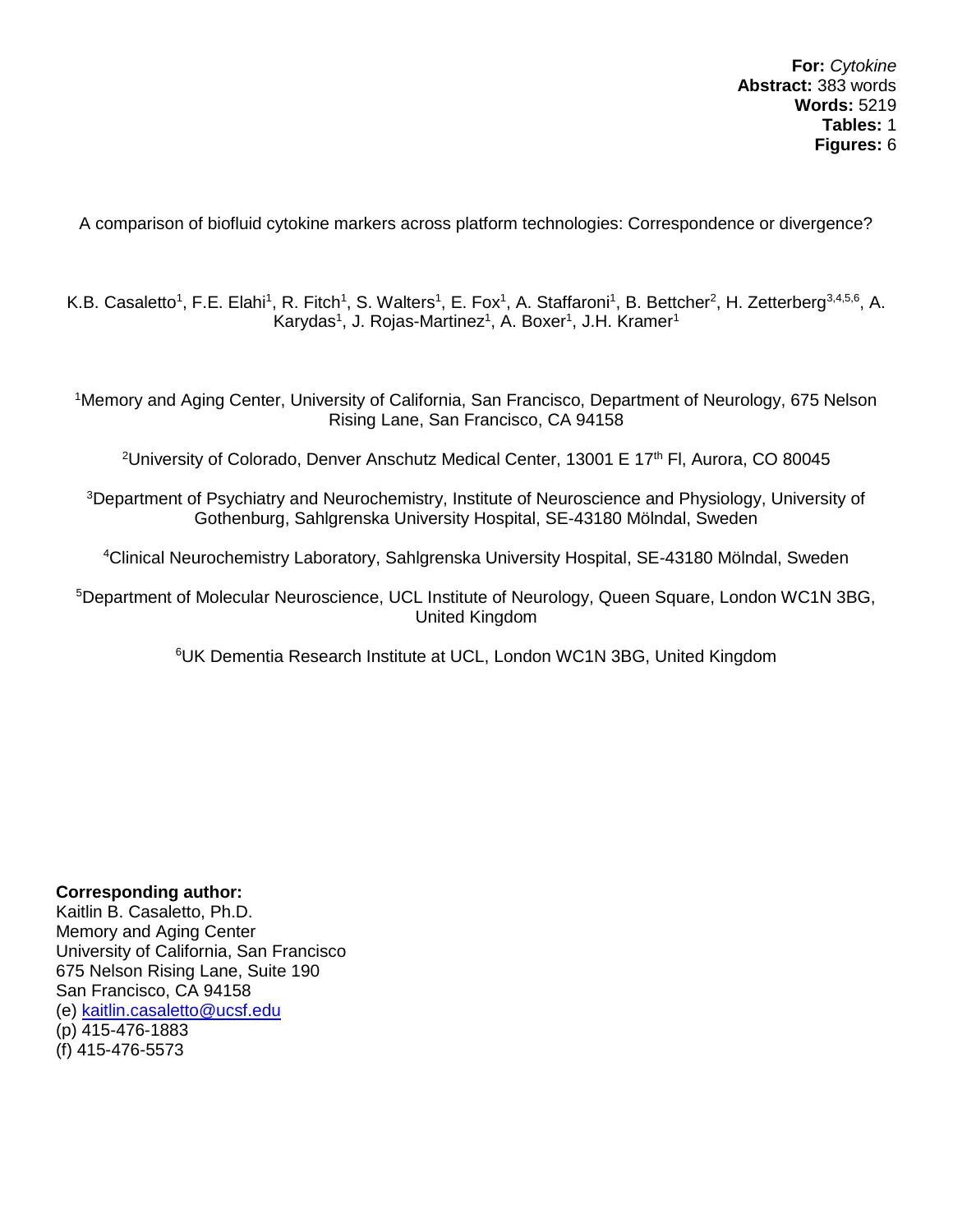#### **Abstract**

**Background:** Quantification of biofluid cytokines is a rapidly growing area of translational research. However, comparability across the expanding number of available assay platforms for detection of the same proteins remains to be determined. We aimed to directly compare a panel of commonly measured cytokines in plasma of typically aging adults across two high sensitivity quantification platforms, Meso Scale Discovery (MSD) and single-molecule immunosorbent assays (Simoa) by Quanterix.

**Methods:** 57 community-dwelling older adults completed a blood draw, neuropsychological assessment, and brain MRI as part of a healthy brain aging study. Plasma samples from the same draw dates were analyzed for IL-10, IP-10, IL-6, TNFα, and IL-1β on MSD and Simoa, separately. Reliable detectability (coefficient of variance (CV)<20% and outliers 3\*upper interquartile range removed), intra-assay precision, absolute concentrations, inter-platform comparability, and concurrent associations with external variables of interest (e.g., demographics, peripheral markers of vascular health, and brain health) were examined.

**Results:** The proportion of cytokines reliably measured on MSD (87.7-93.0%) and Simoa (75.4-93.0%) did not differ (ps>0.32), with the exception of IL-1β which was only reliably measured using Simoa (68.4%). On average, CVs were acceptable at <8% across both platforms. Absolute measured concentrations were higher using Simoa for IL-10, IL-6, and TNFα (ps<0.05). MSD and Simoa shared only small-to-moderate amounts of variance with one another on the same cytokine proteins (range: r=0.26 for IL-10 to r=0.64 for IL-6), though platform agreement did not dependent on cytokine concentrations. Cytokine ratios within each platform demonstrated similar relative patterns of up- and down-regulation across MSD and Simoa. Supporting concurrent validity, all 95% confidence intervals of the correlations between cytokines and external variables overlapped between the two platforms. Moreover, most associations were in expected directions and consistently so across platforms (e.g., IL-6 and TNFα), though with a few notable exceptions for IP-10 and IL-10.

**Conclusions:** MSD and Simoa showed comparable detectability and intra-assay precision measuring a panel of commonly examined cytokine proteins, with the exception of IL-1β which was not reliably detected on MSD. However, Simoa demonstrated overall higher concentrations and the two platforms did not show agreement when directly compared against one another. Relative cytokine ratios and associations demonstrated similar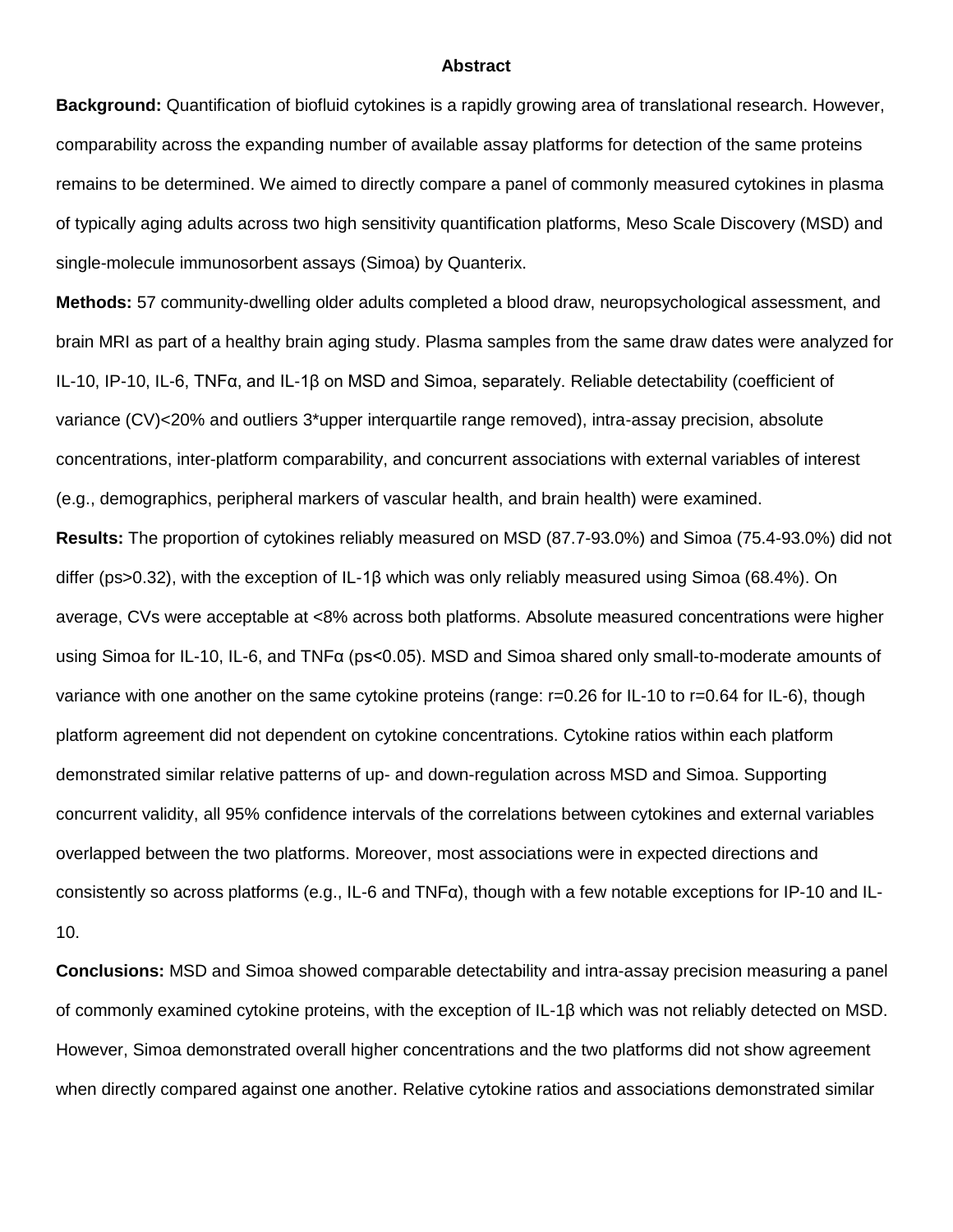patterns across platforms. Absolute cytokine concentrations may not be directly comparable across platforms, may be analyte dependent, and interpretation may be best limited to discussion of relative associations.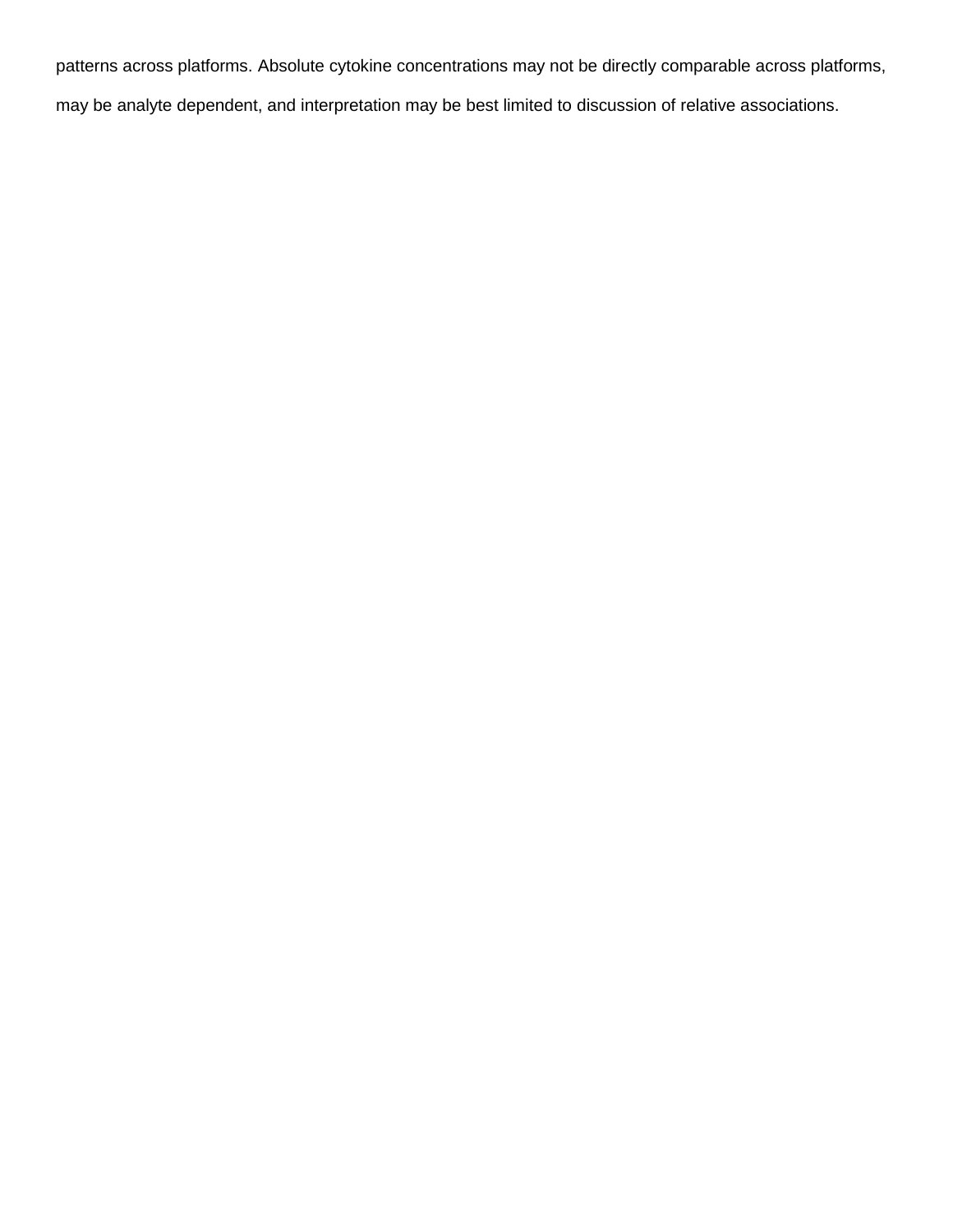#### **Introduction**

Proteomic markers are a rapidly growing area of clinical research to help characterize the biologic cascades underlying disease and behaviors, and improve monitoring and diagnostics in humans. Biofluid cytokine concentrations are a particularly widely measured, diverse group of proteins used to estimate immune activation processes in various healthy and diseased populations; a tool that now spans across disciplines (e.g., psychiatry, neurology) and in large multisite clinical studies<sup>1</sup>. Advancements in technologies have facilitated ease and pragmatics of biofluid marker quantification by allowing for multiple simultaneous marker analysis via multiplexing, higher analytical sensitivity and lower limits of detection and quantification, and reduction in the amount of sample needed (e.g., compared to standard ELISA)<sup>2-4</sup>. However, the growing number of available platforms with slightly differing technologies measuring the same protein markers has made it difficult to not only select the most optimal quantification tool, but to compare marker results across platforms and studies. Though tempting to interpret these "biologic data" as free from external biases, the reproducibility and reliability of the same protein across each platform may not be one-to-one<sup>5</sup>. These issues become especially relevant in the context of multisite (i.e., multiple laboratories) and longitudinal studies, and for cytokine measurement, which are posited to reflect more nuanced and potentially rapidly changing immune cascades with differing levels of detectability, potentially heightening any (even minute) differences in platform technologies. As the field continues forward with these exciting tools to probe into molecular mechanisms in humans, a more comprehensive and empirical characterization of distinct proteomic marker approaches will be critically important.

While a host of studies have examined platform differences in cytokine measurement using pooled control and known cytokine concentration spiked samples under highly controlled protocols, much fewer have conducted these direct comparisons in actual patient populations. Even using the former standardized spiked samples approach, distinct differences across platforms emerge. Meso Scale Discovery (MSD) and Biosource Luminex appear to demonstrate overall comparable spike recoveries, coefficients of variance, and low limits of detection, though even these findings may be analyte dependent $6-10$ . For instance, in a direct comparison study by Fu and colleagues, in unspiked serum, MSD showed better performances for IL-10, TNFa, and IL-2, IFNy, and CSF-GM, Luminex showed better performances for IL-8, and the platforms appeared comparable for  $IL-6<sup>8</sup>$ . Indeed, the authors concluded that no single assay platform can likely be used for all cytokine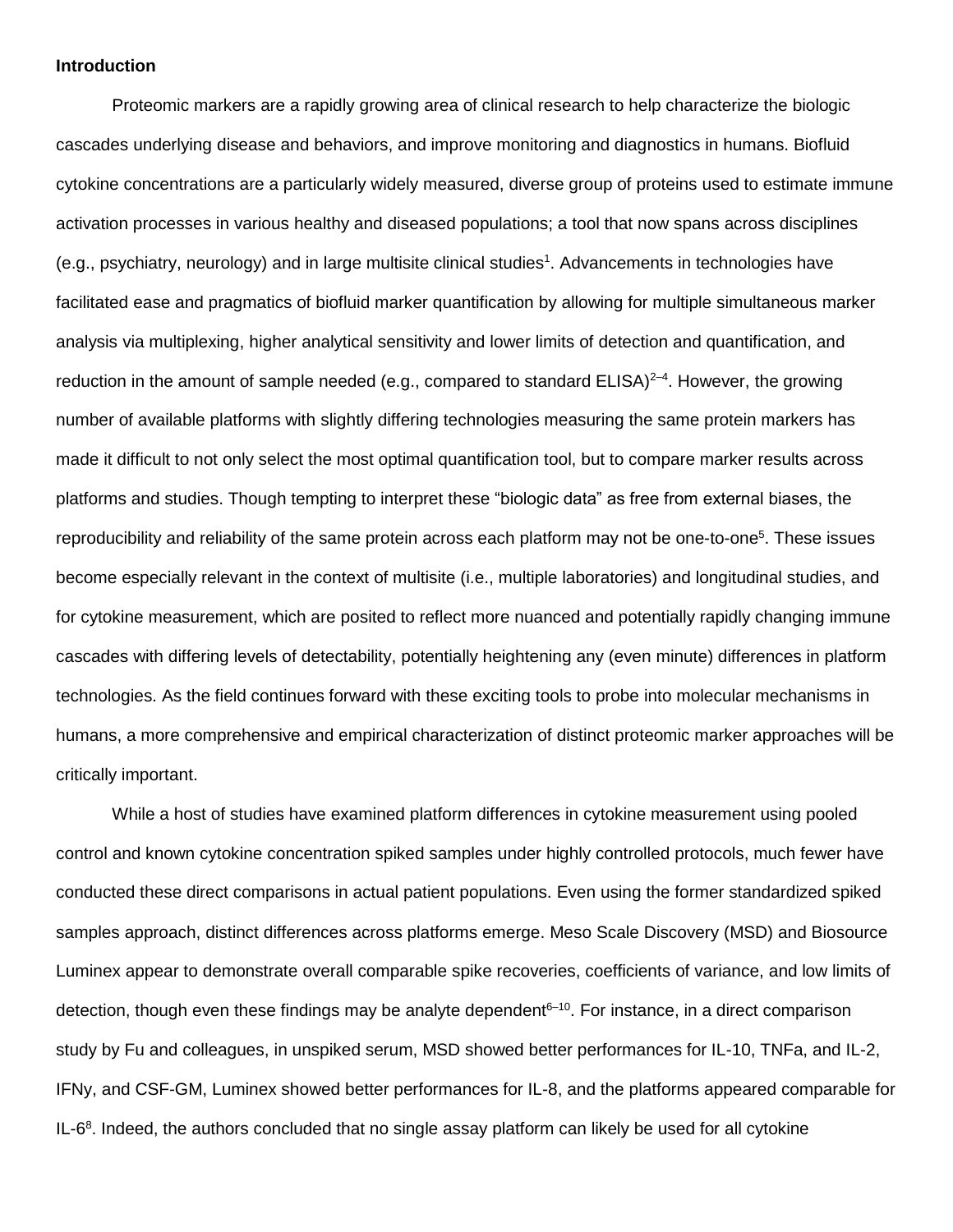quantifications, and that optimal assays and platforms must be selected by cytokine of interest. The comparability of cytokine measurements across platforms may be even less clear when examining patient biofluids who have unknown levels of immune activation and countless potentially contributing factors on cytokine expression. Despite the inherently less controlled nature of patient platform comparison studies, understanding how distinct proteomic platforms perform in such "real world" samples is needed to support the ecologic validity and translation of biofluid marker technologies for human application. In one study, Breen et al. examined 13 cytokine analytes on two platforms (MSD and Luminex) across six laboratory sites as part of the Multicenter AIDS Cohort Study and Women Interagency HIV Study<sup>1</sup>. Every cytokine examined demonstrated at least one significant lab and/or assay lot effect. Only IL-6 was directly compared on the same samples across platforms and demonstrated correlations with standard ELISA varying between r=0.13 to 0.79 in serum and plasma with MSD or Luminex (from Bio-Rad, BioSources, and Linco manufacturers) platforms. Notably, however, there was convergence of the relative patterns of cytokine elevations across platforms, lots, and laboratories in HIV infection, including measurable cytokine increases in pre-/post-HIV viremia and significant differences between seropositive and negative individuals. Interestingly, other studies that have examined serum cytokine concentrations in clinical  $HIV<sup>6</sup>$  and aging and Alzheimer's disease<sup>5</sup> demonstrate moderate to high correlations across platforms (HIV: IL-6 and IL-8 r's=0.62 to 0.80; aging/AD r's=0.60 to 0.97), and fairly consistent diagnostic group differences. Given that anywhere from <2% to 94% of the variance in cytokine concentration may be explained by platform approach, this appears to be highly dependent on the analyte measured, and the growing number of new platforms, continued data quantifying when these differences may be expected are needed to make sense of biofluid proteomic data moving forward.

One such newer biofluid protein analysis technology is single-molecule enzyme-linked immunosorbent assays (Simoa) by Quanterix. Simoa are bead-based ELISAs consisting of high-density microarrays with femtoliter-sized wells each containing an individual bead (single- or multi-plexed). Simoa was designed using this microscopic bead technology with the goal of increasing sensitivity of detection to low concentration proteins. During analysis, beads containing an enzyme-labeled immunocomplex are hydrolyzed into a fluorescent product that can then be quantified as the proportion of wells that generate a light signal<sup>3</sup>. Though both based on ELISA techniques, this technology differs slightly from the more extensively utilized Meso Scale Discovery (MSD) platform, which utilizes an electrochemiluminescence detection system. In MSD, plate wells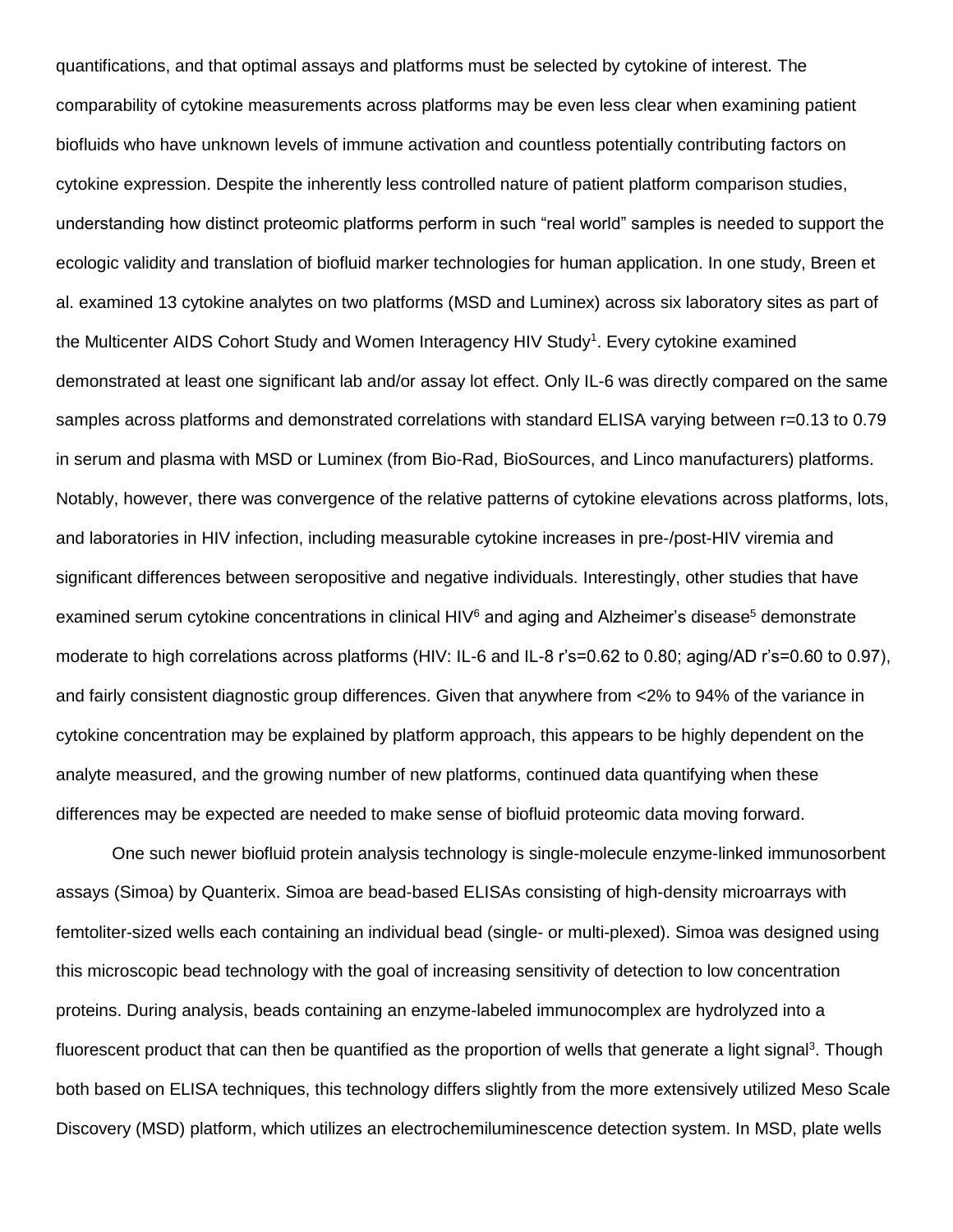are fitted with carbon electrodes that are coated with different capture-antibodies of interest. Following standard sandwich ELISA techniques and using a ruthenium-conjugated secondary antibody, upon electrical stimulation, the ruthenium chemical label emits light at the surface of each analyte-specific electrode. Light intensity is then measured per electrode to estimate analyte concentrations. While MSD has been more comprehensively studied and demonstrates comparable or better sensitivity and intra-assay precision compared to other available platforms, due to its single-bead femtomolar-sized wells technology, Simoa requires less sample and purports to be more sensitive to proteins at very low concentrations. While a handful of studies have demonstrated superiority of Simoa compared to standard ELISA in these respects, very few have compared MSD to Simoa. In one study, Myzithras and colleagues found Simoa achieved higher sensitivity detecting a growth factor (GDF11), a 100-fold improvement in the lower limit of quantification compared to MSD, in standardized pooled samples<sup>11</sup>. Another study demonstrated that use of CSF AB42/Ab40 ratios as quantified on MSD or Simoa were comparably sensitive in classifying abnormal amyloid PET<sup>12</sup>. However, no clinical studies have systematically compared MSD and Simoa across a panel of inflammatory cytokines.

Given the scientific and clinical potential of proteomic markers, technological availability including MSD (widely validated) and Simoa (high sensitivity to otherwise unmeasurable molecules), and yet apparent analyte- and platform-specific quantification effects, pragmatic guidelines regarding platform selection per analyte are needed. We aimed to characterize the comparability of commonly measured inflammatory cytokine markers drawn from typically aging adults analyzed across MSD versus Simoa. We directly examined intraassay precision, reliable detectability, and examine concurrent validity via relative profiles of associations with external measures of vascular and brain health across MSD and Simoa techniques.

### **Methods**

**Participants.** 57 typically aging, community-dwelling older adults completed a blood draw that was analyzed on both MSD and Simoa platforms, as well as neuropsychological and neurological evaluations and a brain MRI as part of a larger healthy aging study at the University of California, San Francisco Memory and Aging Center (see Table 1). Inclusion criteria at study visit were a neurologic and neuropsychological exam within normative standards per consensus research criteria<sup>13</sup>, no major memory concerns or diagnosed memory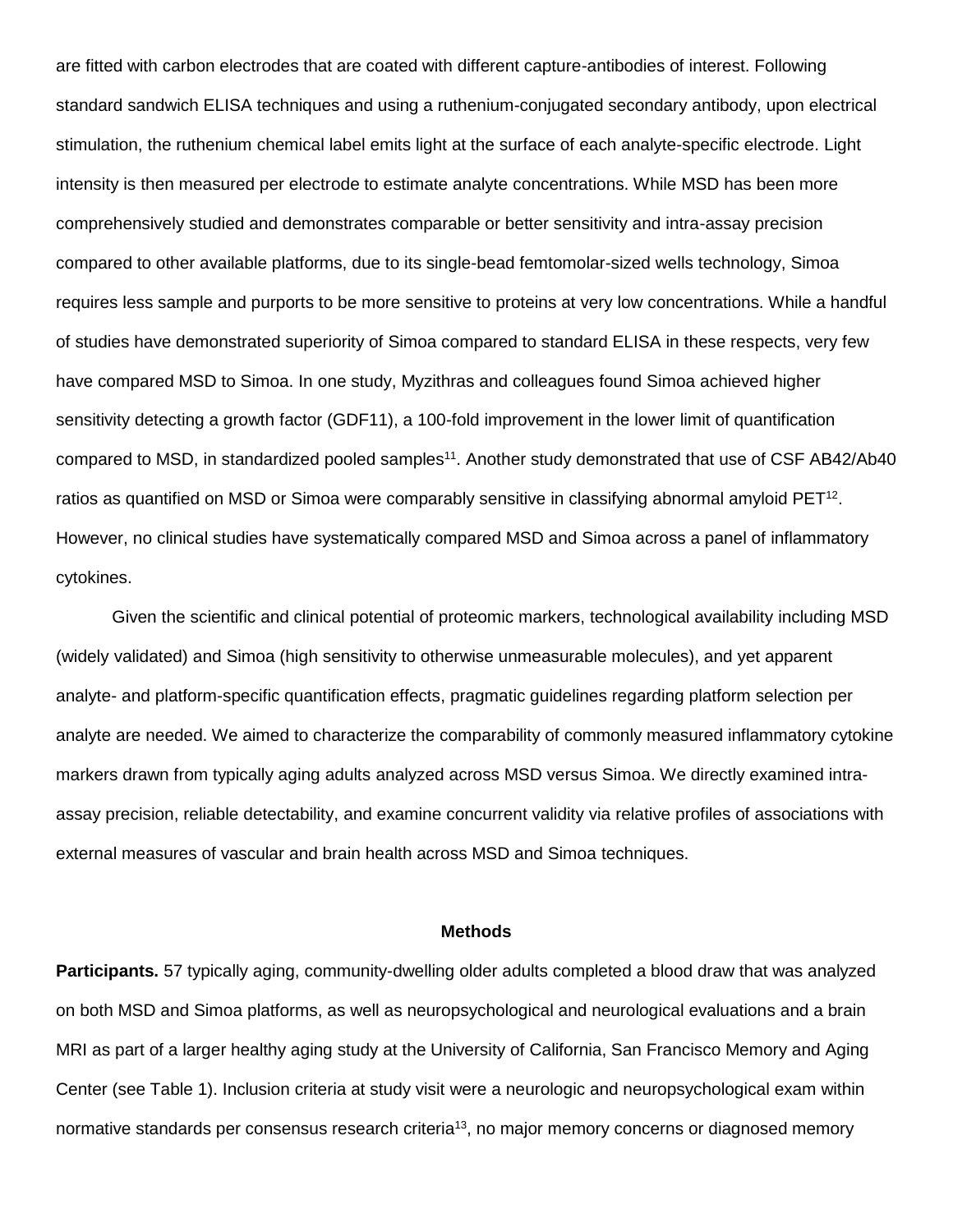condition, and no major medical/psychiatry condition that may affect cognitive functioning (e.g., schizophrenia,

epilepsy).

| Table 1. Demographic and clinical characteristics of typical aging adult study sample (N=57). |  |
|-----------------------------------------------------------------------------------------------|--|
|-----------------------------------------------------------------------------------------------|--|

| Age, y                                          | 78.2 (6.4), range 64-95          |
|-------------------------------------------------|----------------------------------|
| Education, y                                    | 17.9 (2.0), range 12-20          |
| Sex (%F)                                        | 57.9% (33)                       |
| Race                                            |                                  |
| % White                                         | 93.0% (53)                       |
| % Asian                                         | $3.5\%$ (2)                      |
| % Other/Unknown                                 | $3.5\%$ (2)                      |
| MMSE (median, IQR)                              | 29 (28, 30), range 25-30         |
| Modified Trail Making Test (# sequences/second) | 0.64(0.22)                       |
| Corpus Callosum FA                              | 1.6(0.13)                        |
| Body Mass Index                                 | 26.5 (4.2), range 19.9-37.2      |
| Triglycerides (mg/L) (n=35)                     | 84.5 (39.7), range 31-186        |
| HOMA-IR (n=38; median, IQR)                     | 1.9 (1.3, 2.8), range 0.7-8.7    |
| C-reactive protein (n=38; median, IQR)          | 1.05 (0.38, 1.8), range 0.1-18.6 |

**Note**. MMSE = Mini-Mental State Examination; IQR = inter-quartile range; FA = fractional anisotropy; HOMA- $IR = homeostatic model assessment of insulin resistance.$ 

**Cytokine Measurement.** After a 12-hour overnight fast, blood was drawn in the morning and centrifuged at 2000x g for 15 minutes at 4°C before being transferred into 500μL polypropylene cryovials for storage. Samples had never been thawed prior to analysis and were gradually brought to room temperature for analysis (described below). Plasma collected from the same participants on the same day were then analyzed for interleukin 10 (IL-10), interferon gamma-induced protein 10 (IP-10; CXCL10), interleukin 6 (IL-6), tumor necrosis factor alpha (TNFα), and interleukin 1 beta (IL-1β) on Meso Scale Discovery and Simoa platforms, separately. All analyses were conducted by a board-certified laboratory technician blinded to study design.

**Meso Scale Discovery (MSD).** Plasma cytokine concentrations were obtained using the Human Proinflammatory Panel 1 V-PLEX (IL-10, IL-6, TNFα, and IL-1 β) and Human Chemokine Panel 1 V-PLEX (IP-10). Assay analyses were conducted in accordance with the manufacturer's protocol. Each sample was measured in duplicate with manufacturer provided standards per plate. The multiplex arrays are scanned via the Mesoscale QuickPlex SQ 120 and cytokine concentrations were quantified using the manufacturer provided software, Discovery Workbench v4.0, based on sample dilution and relative to the supplied in-assay standard curve.

**Simoa by Quanterix.** The Cytokine 3-Plex A (IL-10, IL-6, TNFα) and single-plexes of IP-10 and IL1b were used to obtain cytokine concentrations using Simoa. Analyses were performed according to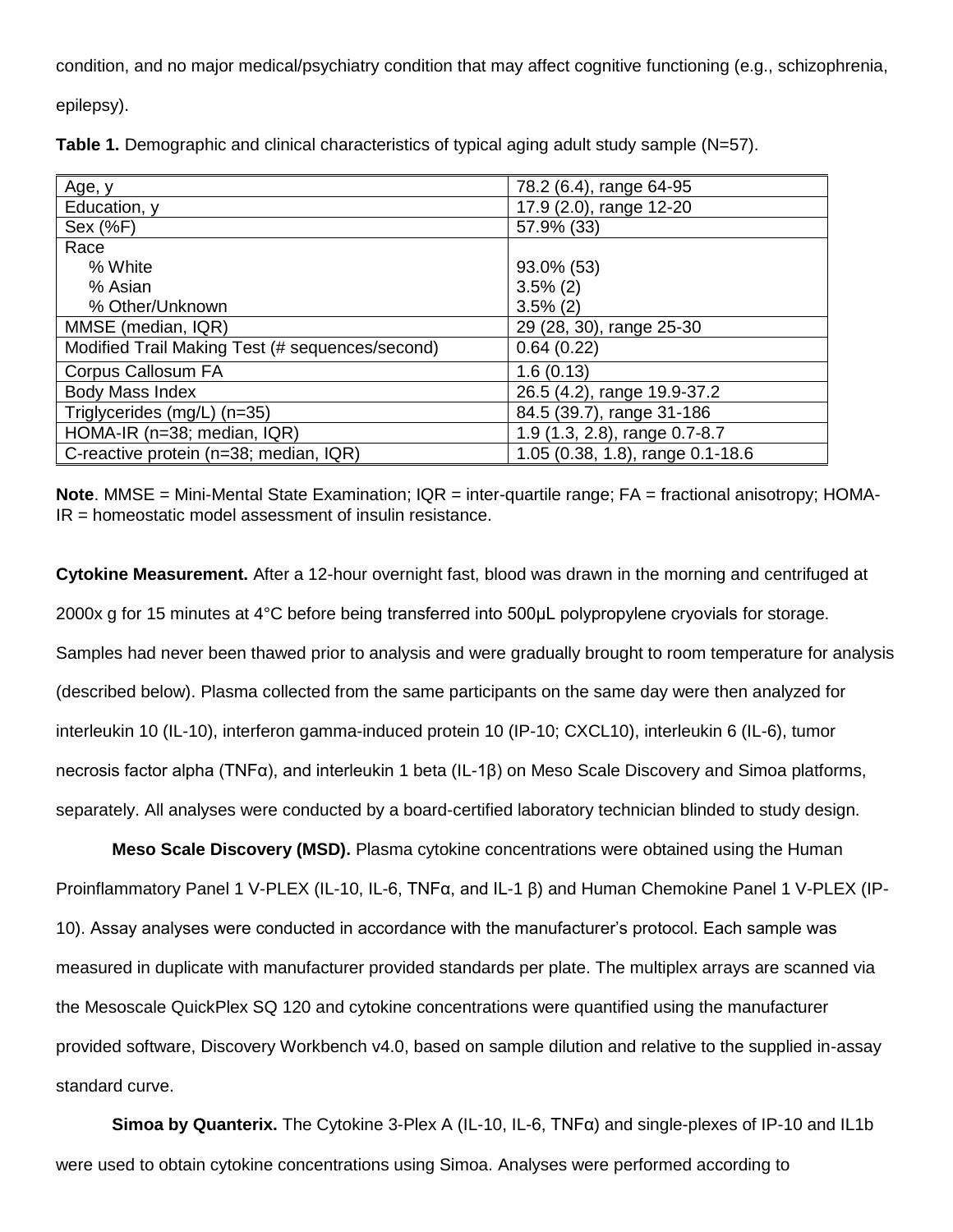manufacturer's protocol, measured in duplicate per plate, and scanned and quantified by the Simoa HD1- Analyzer.

**Demographic and Clinical Variables of Interest.** Data were additionally gathered on several external variables of interest to serve as object indicators of relative construct validity and comparability cytokine marker associations across platforms. Given this analysis was conducted within the context of a healthy brain aging study, we selected to examine the relationship between cytokine markers across MSD and Simoa with age, sex, education, cognition, white matter integrity, and several peripheral measures of vascular health.

**Cognition.** Participants completed the Mini-Mental State Examination as a global indicator of cognition<sup>14</sup>. Additionally, speeded executive control was measured utilizing a modified version of the Train Making Test which required participants to serially alternate between numbers and days of the week. The total number of sequences completed was divided by the time to complete, such that higher values indicate better cognitive control. We elected a measure that taps into both processing speed and executive functions given that these abilities are most strongly and consistently associated with inflammatory markers among both healthy older adults and in neurodegenerative syndromes<sup>15</sup>.

**White Matter Integrity.** Given the established animal studies and growing clinical literature implicating the role of immune activation in white matter health (via both potentially vascular pathways and primary neurodegenerative pathologies)<sup>16,17</sup>, we aimed to additionally characterize the relative profile of associations between our cytokine markers and FA of the corpus callosum across MSD and Simoa.

**MRI acquisition.** Magnetic resonance imaging (MRI) scans were obtained using a Siemens 12 channel head coil and were performed on a 3 Tesla Siemens Tim TrioMR scanner at the UCSF Memory and Aging Neuroscience Imaging Center. Whole brain T1 images were acquired using Magnetization-prepared rapid gradient echo (MPRAGE) in the axial plane: TR=2300ms; TE=3.43ms; TI=900 ms; flip angle=9; slice thickness=1 mm; FOV=256\*224 mm; voxel size=1 mm\*1mm; matrix size=256\*224; and number of slices=176. Diffusion Weighted Images (DTI) were acquired using single-short spin-echo sequence with the following parameters: TR=5300 ms; TE=88 ms; TI=2500 ms; flip angle=90; FOV=256\*256 mm; two diffusion values of b=0 and 1000 s/mm; 12 diffusion directions; four repeats; 40 slices; matrix size=128\*128; voxel size=2 mm\*2 mm; slice thickness=3 mm; and GRAPPA=2.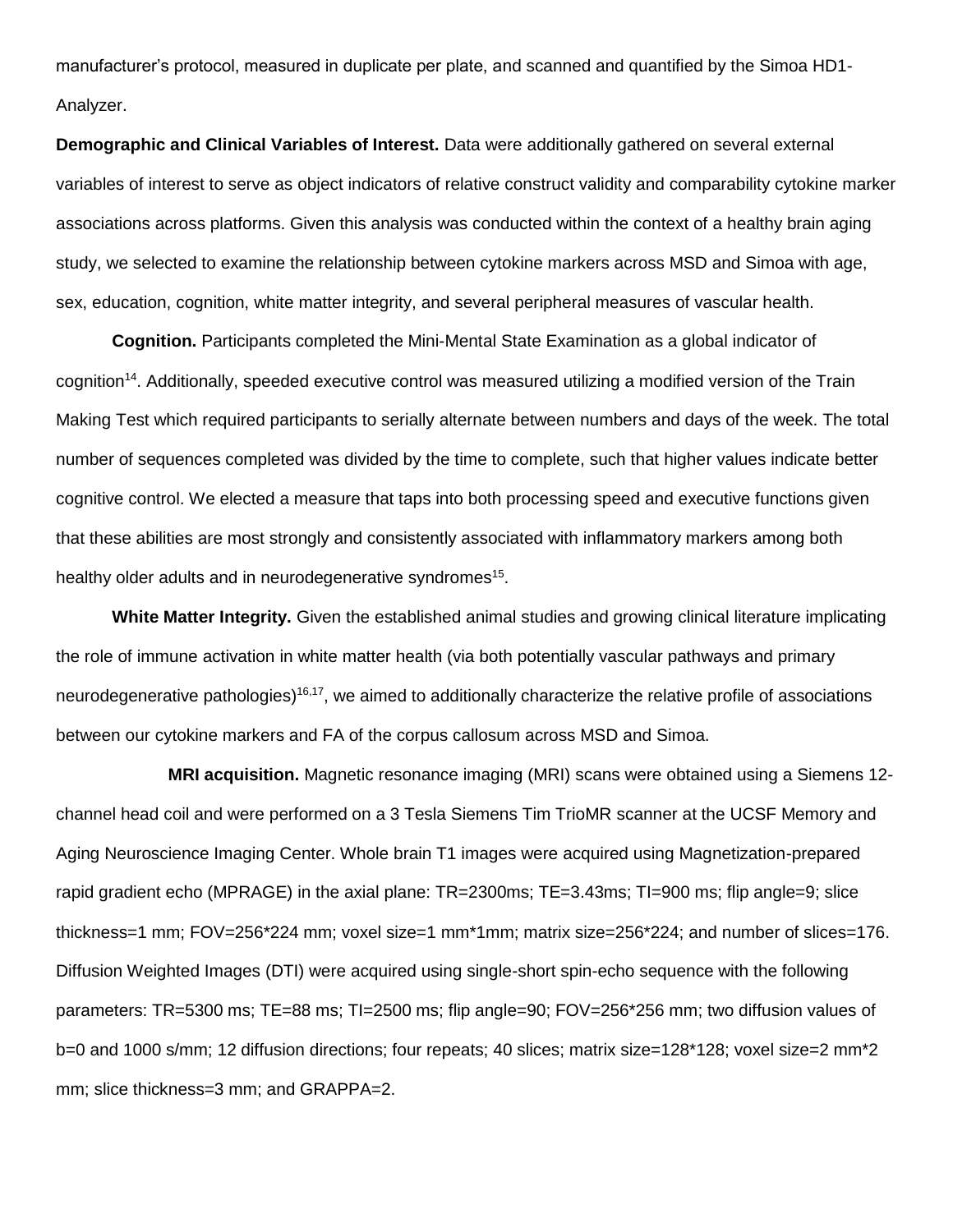#### **Image processing and analysis.** We analyzed fractional anisotropy (FA) as the primary

parameter of interest from diffusion weighted images as a marker of white matter tract microstructure. FSL software co-registered the diffusion direction images with the b=0 image, then applied a gradient direction eddy current and distortion correction. Diffusion tensors were calculated using a non-linear least-squares algorithm from Dipy. After quality control, patients' tensor (four-dimensional image) were registered linearly and non-linearly into a common space using DTI-TK. At baseline, patients' tensors were moved into a group template. DTI scalar maps (fractional anisotropy, mean diffusivity) were calculated from the patients' tensor in the group template space. White matter tracts were masked using the ICBM-DTI-81 white matter labels and tract atlas<sup>18</sup>. We then selected the corpus callosum as our region of interest to reflect a global metric of white matter integrity, given that it comprises tracts from many cortical regions and appears to be a robust marker of diffuse white matter changes.

**Peripheral Vascular Health**. Blood collected from the fasting morning draw was also analyzed for clinical labs in a subset of individuals (n=38), including serum levels of C-reactive protein, insulin, glucose, and triglycerides using standard laboratory protocols. C-reactive protein (CRP) was selected as a comparison of a widely used clinical indicator of "pro-inflammatory state." A homeostatic model assessment of insulin resistance (HOMA-IR) was calculated in mass units [(glucose\*insulin)/405] to provide a global estimate of insulin resistance at the time of blood draw. Body mass index was also calculated at the time of blood draw. These clinical markers of vascular health were selected given their consistently reported association with proinflammatory cytokine elevations in serum and plasma<sup>19,20</sup>, and to provide more direct comparison between peripheral cytokines and peripheral indicators of clinical health (versus cognition or brain structure, which reflect central processes).

## **Statistical Analyses**

To identify cytokine values that were reliably measured, we first removed values with CVs>20%. We then removed outliers defined as 3 times the sample upper quartile range value for each marker. We compared these final proportions of "reliably detectable" values across MSD and Simoa via McNemar's test of symmetry for paired nominal data.

For subsequent analyses, all cytokines and CV values were log transformed to allow for parametric analyses. Matched-pairs t-tests were then conducted to examine the comparability of CVs and absolute values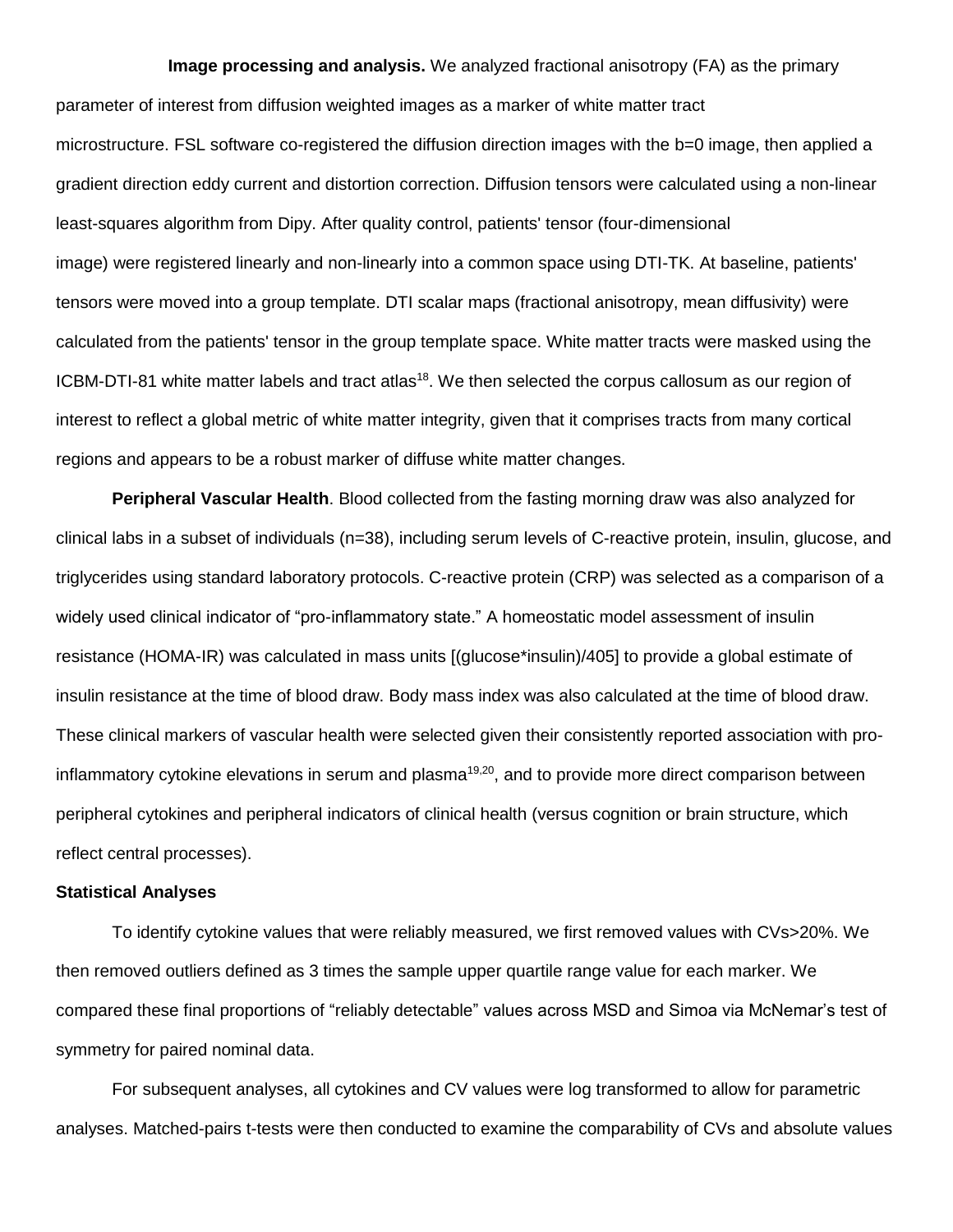(pg/mL) across platforms. Pearson correlations were calculated to estimate the agreement, and Bland-Altman plots were developed to examine differences between MSD and Simoa measurement techniques across each cytokine marker. Additionally, to inform future studies using pathway analyses examining relative cytokine concentrations across a panel of proteins, we explored relative ratios of cytokine concentrations within each platform; given that some markers had negative log values, we added an integer (log+3) to all values to depict positive ratios. Finally, Pearson correlations were also used to examine the relative effect sizes of each cytokine marker with external variables of interest across MSD and Simoa.

#### **Results**

## **Reliable Detectability, Intra-assay Precision, and Absolute Concentrations.**

**IL-1B.** While IL-1B was reliable detected for 68.4% of the sample on the Simoa platform, none of the IL-1<sub>8</sub> MSD values met our reliable detectability operationalization (CVs range 35.0-131.4%). Therefore, our subsequent platform comparison analyses were restricted to IL-10, IP-10, IL-6, and  $TNF\alpha$ .

**IL-10, IP-10, IL-6, TNFα.** Applying the reliability parameters outline above (CV<20% and outliers 3\*upper IQR removed), of the 57 older adult samples on which we attempted to measure cytokine concentrations, MSD resulted in 87.7-93.0% reliable detectability while Simoa resulted in 75.4-93.0% reliable detectability (Figure 1). The MSD and Simoa platforms did not significantly differ in terms of reliable data produced (McNemar's test ps>0.32).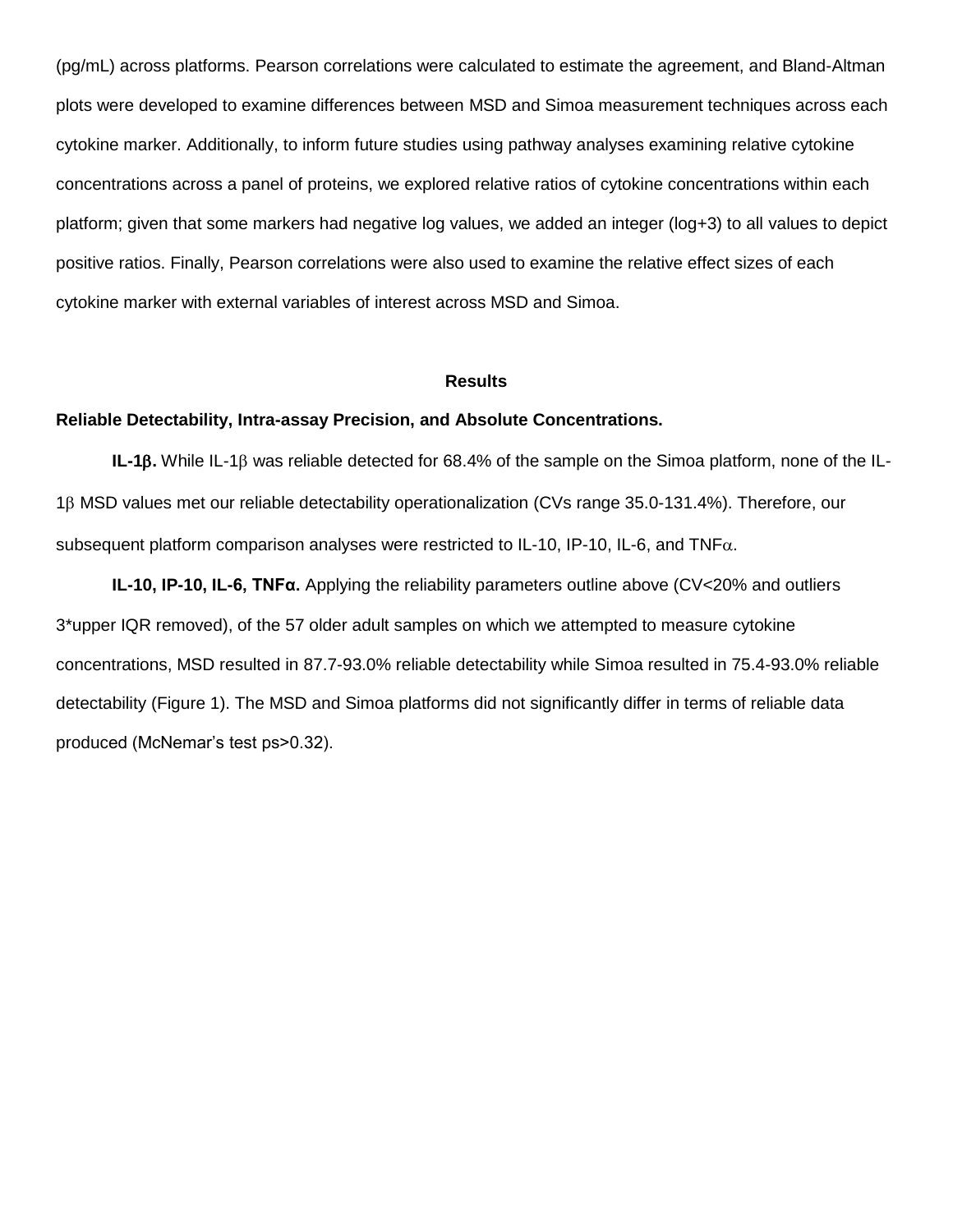Figure 1. Proportion of samples reliably measured (i.e., CVs<20 and outliers 3\*upper IQR removed) across cytokine markers on Meso Scale Discovery (MSD) and single molecule array (Simoa) platforms did not differ, with the exception of  $IL1\beta$ .



On average, both platforms demonstrated CVs within the acceptable range <8%. However, Simoa demonstrated a significantly higher CV IP-10 (t(43)=3.4, p=0.001), while MSD demonstrated a significantly higher CV for IL-10 (t(48)=-2.6, p=0.01). CVs were statistically comparable for IL-6 (t(49)=0.72, p=0.48) and TNF $\alpha$  (t(49)=1.6, p=0.11) (Figure 2). To increase comparability of interpretation, all subsequent analyses were conducted among participants with reliably detectable data on *both* Simoa and MSD (IL-10 n=47; IP-10 n=39; IL-6 n=48; TNFα=49). The Simoa platform resulted in higher absolute levels (pg/mL) of IL-10 (t(46)=40.9, p<0.001), IL-6 (t(47)=11.2, p<0.001)), and TNF $\alpha$  (t(48)=2.8, p=0.007) compared to the MSD platform (Figure 3). Simoa and MSD did not significantly differ in absolute measurement of IP-10 (t(38)=1.9, p=0.07).



**Figure 2.** Average coefficients of variance (CV) across Meso Scale Discovery (MSD) and single molecule array (Simoa) quantification approaches are within acceptable ranges.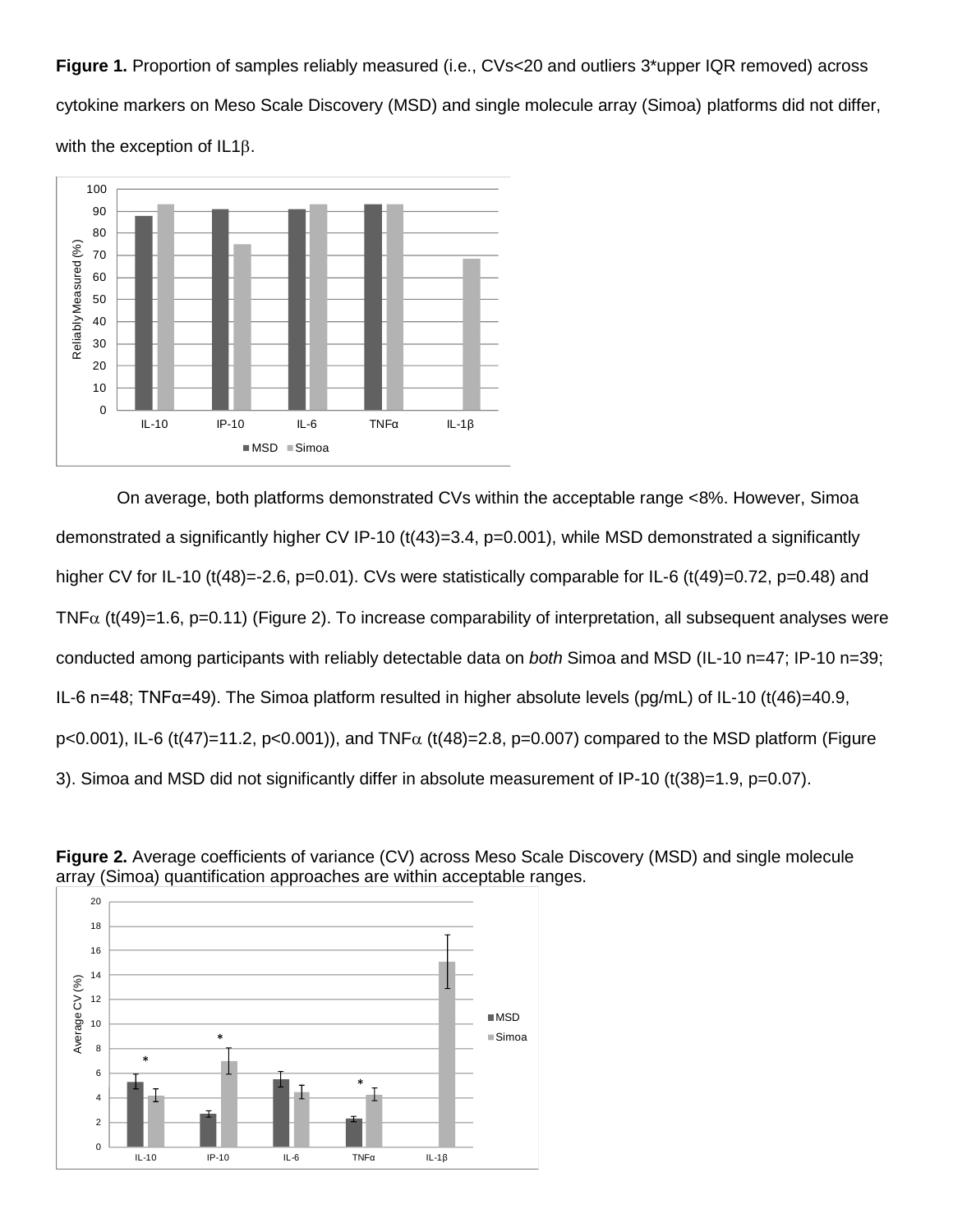

**Figure 3.** Absolute concentrations (pg/mL) differ between Meso Scale Discover (MSD) and single molecule array (Simoa) platform measurements for IL-10, IL-6, and TNF $\alpha$ .

# **Inter-platform Comparisons.**

Cytokine concentrations of the same protein marker demonstrated only small-to-medium associations across platforms. Though all statistically significant (ps<0.05), IL-6 demonstrated the strongest (r=0.64) and IL-10 the weakest correlation (r=0.26) between MSD and Simoa platform measurements (Figure 4a). Given concerns that restricted range in a healthy cohort may artificially contribute to weaker correlation values, we also examined correlation coefficients among participants with outliers included (IL-10 n=49, IP-10 n=40, IL-6 n=50, TNFα n=50), but CVs>20% removed; however, the range of Pearson correlation coefficients remained comparable (r range  $= 0.29$  to 0.56).

To more directly examine platform differences and bias, Bland-Altman plots were developed. Simoa produced overall higher quantifications than MSD as indicated by the positive solid mean difference lines (Figure 4b), with the exception of IP-10, regardless of overall concentration levels (e.g., Simoa was not biased by those with overall higher values). Less than 95% of the sample fell within the 95% confidence intervals (dotted lines) for all markers examined suggesting significant differences between platforms; however, there did not appear to be a systematic bias in directionality. That is, most data points fell within and closely outside the 95% confidence intervals with about the same amount falling above and below the mean difference line.

Additionally, given that panels of proteomic markers are commonly examined *relative to one another* to indicate aberrant up- or down-regulation within a postulated biological pathway, we explored the pattern of relative cytokine concentration ratios within each platform. Figure 5 demonstrates that, relative to the other measured cytokines, MSD and Simoa demonstrate a similar pattern of within-platform cytokine increases and decreases across the panel examined.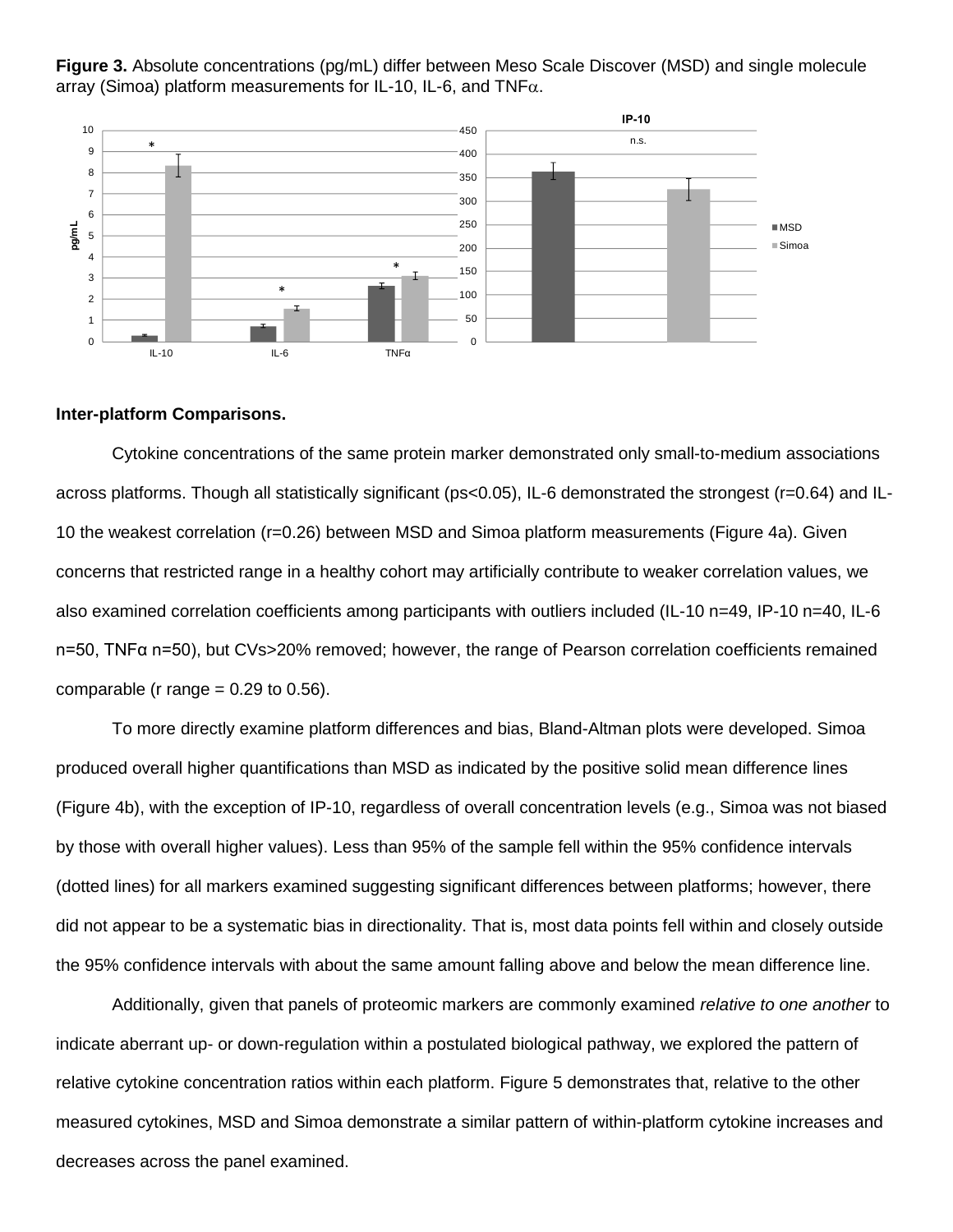**Figure 4.** Cytokine concentrations are significantly, but not strongly correlated with each other and demonstrate significant differences as quantified by Meso Scale Discovery (MSD) versus Quanterix single molecule array (Simoa) platforms.



**Note. A)** Scatterplots depicting agreement between Simoa (x-axis) and MSD (y-axis); **B)** Bland-Altman plots illustrating platform differences. The y-axis represents the mean differences between MSD and Simoa, while the x-axis depicts the average between the platforms. The solid horizontal lines indicate the average difference and the dashed horizontal lines represent the 95% confidence intervals.



**Figure 5.** Ratios of cytokine concentrations demonstrate a similar pattern of relative increases and decreases between markers measured on the same platform.

**Note.** Y-axis represents cytokine concentration ratios (log transformed + 3 in pg/mL). MSD = Meso Scale Discovery; Simoa = Quanterix single molecule array.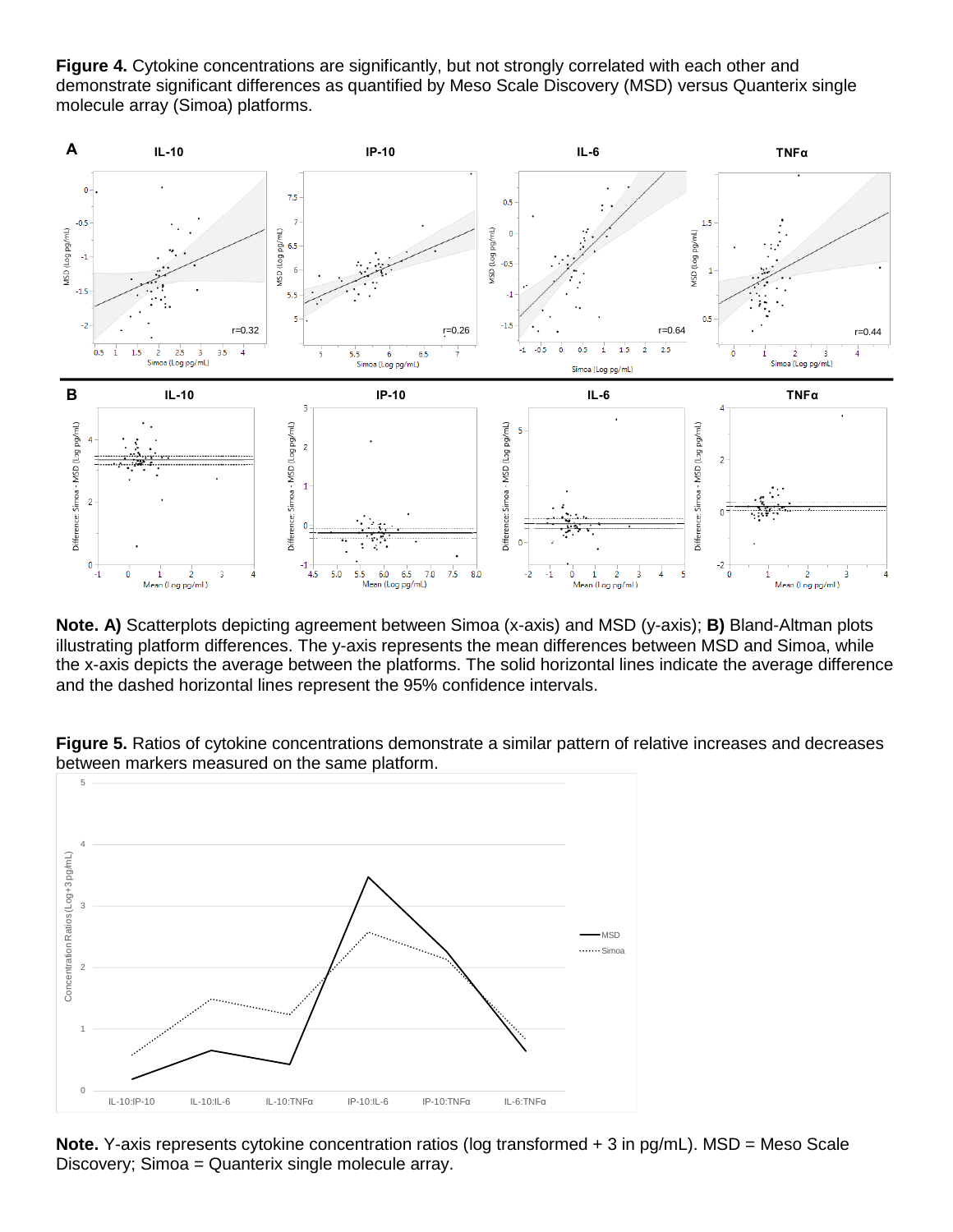#### **Inter-platform Correlations with Clinical and Demographic Variables.**

Lastly, we examined the relative effect sizes of each cytokine marker with variables of interest (e.g., age, cognition, peripheral measures of vascular health) across the two platforms. As a whole, 95% confidence interval bars of the associations between the cytokines and external variables overlapped between the two platforms for all variables examined (Figure 6). While the majority of associations between external variables and the cytokine markers demonstrated the same (and expected) directionality across MSD and Simoa, there were several notable exceptions. IL-10 demonstrated the most variability of this nature across platforms. For example, though IL-10 is generally considered to promote anti-inflammatory cascades, it demonstrated a positive association with age across both MSD (r=0.01) and Simoa (r=0.25); additionally, though the error bars overlapped and associations were small, IL-10 measured via MSD showed negative associations with HOMA-IR (r=-0.36), triglycerides (r=-0.27), and BMI (r=-0.36), but positive associations with these variables as measured via Simoa (r's range=0.07-0.15). Notably, IL-6 again appeared to demonstrate the most consistent associations with variables of interest across the two platforms, both in terms of magnitude and direction of the effect, followed by  $TNF<sub>\alpha</sub>$ . IP-10 generally demonstrated larger effect sizes with external variables when measured via MSD compared to Simoa; however, some associations were in unexpected directions. For example, IP-10 is implicated in the acute pro-inflammatory phase but demonstrated a significant negative association with age (r=-0.35) and a positive association with an executive functioning task (Trails r=0.20) when measured on the MSD platform. None of the cytokine markers across either platform were significantly associated with sex (t-ratio range = 0.4 to 1.6, ps>0.12) or education (r's range = -0.08 to 0.25, ps>0.08) in our sample.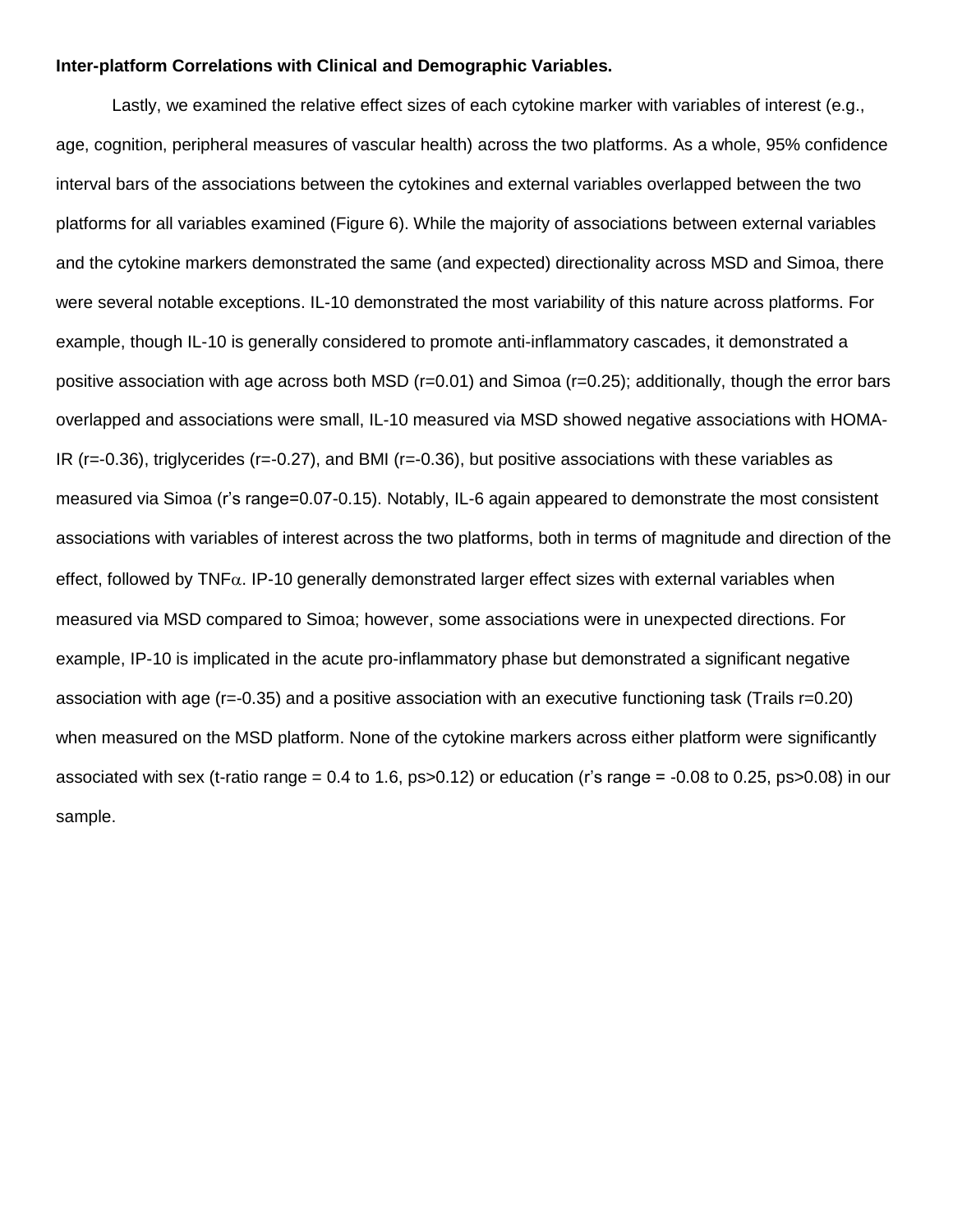**Figure 6.** Correlations (r and 95% error bars) between each measured cytokine and external variables of interest across Meso Scale Discovery (MSD) and single molecule array (Simoa) platforms.



**Note.** MMSE = Mini Mental Status Exam; Corpus Call FA = corpus callosum fractional anisotropy; CRP = Creactive protein; HOMA-IR = homeostatic model assessment of insulin resistance; BMI = body mass index.

## **Discussion**

Ours are the first data directly comparing cytokine measurement in clinical samples between Meso Scale Discovery (MSD) and single molecule arrays (Simoa) by Quanterix with the aim of helping to guide platform selection and future cross-study interpretations for several commonly examined immune activation markers. Although both predicated on ELISA techniques, distinct differences in cytokine quantification emerged. While the overall ability of each platform to detect our cytokines of interest was largely comparable (with the exception of IL1b), absolute concentrations significantly differed, and only moderate to minimal variance was shared across the platforms when measuring the same markers in the same blood samples. However, patterns of relative cytokine ratios and external associations *within platform* demonstrated greater similarities, suggesting that relative (versus absolute) cytokine concentrations relationships may be most appropriate when examining across measurement platforms. As interest in biofluid proteins continues to expand, despite representing postulated biological processes, it is important to appreciate that measurement of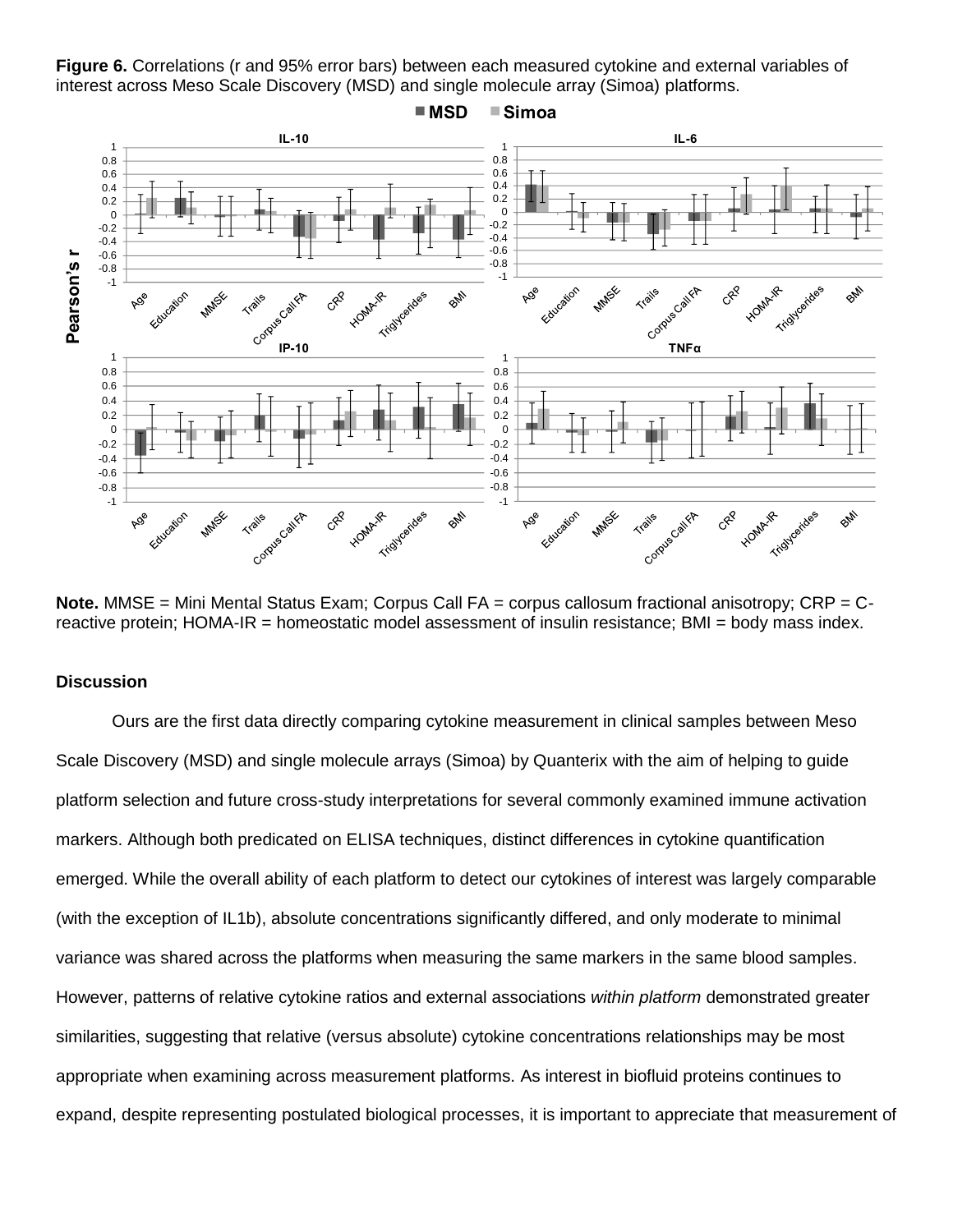cytokine activation may not be entirely "objective" and is in fact subject to common pitfalls of differences in any indirect assessment approach.

Given that the two measurement approaches do differ slightly, it may not be surprising that distinct differences in cytokine quantification emerged. That is, while MSD is an electrochemiluminescence technique utilizing electrodes coated in capture-antibodies that measures fluoresce signal produced by an electric-chemical reaction, Simoa consists of a bead-based enzyme-labeled immunocomplex that is chemically broken down into a measured fluorescent product. MSD quantifies the intensity of the fluorescence signal and Simoa counts the proportion of wells with a fluorescence signal.

With the exception of IL-1 $\beta$ , both MSD and Simoa demonstrated acceptable rates of quantification and intra-assay precision. Overall, the panel of cytokines was reliably measured (i.e., CVs<20% and outliers excluded) for ~90% of samples attempted with overall CVs <8% on both platform; though not significant, however, it is notable that IP-10 was only reliably measured in 75% of the sample using Simoa (versus 91% on MSD). The major exception to these comparable results was  $IL-1\beta$ , which only resulted in values for 3 out of the 57 attempted samples using MSD, none of which met our operationalization of reliability (CVs>34%). On the other hand, Simoa reliably measured IL-1 $\beta$  in 68% of samples attempted. Given that IL-1 $\beta$  may be present only at very low concentrations, particularly among healthy individuals, detectability is a clear challenge. Our results demonstrating the relatively poor sensitivity of MSD for IL-1 $\beta$  are consistent with previous studies examining this cytokine in patient samples, including HIV infection<sup>1,6</sup>, multiple sclerosis<sup>10</sup>, and kit control samples<sup>8</sup>. IL-1 $\beta$  is a key mediator in the inflammatory response and is involved in a host of cell functions (proliferation, differentiation, apoptosis), including exacerbates damage during states chronic disease and injury<sup>21</sup>. Given its ubiquity in immune activation, it is promising that Simoa was able to quantify IL-1 $\beta$  in >60% of the samples and perhaps represents advancement of biofluid technologies moving forward. However, validation that these concentrations are reliably measured across time and indeed represent the molecule of interest is still needed.

The major differences in MSD versus Simoa emerged when directly comparing cytokine concentration measurements head-to-head. Overall, Simoa quantified significantly higher concentrations particularly of IL-10 (27-fold higher), but also for IL-6 and TNFα (1-2 fold higher). Though it is unclear which platform represents "true" biologic levels, these findings are consistent with Simoa's purported goal of increasing overall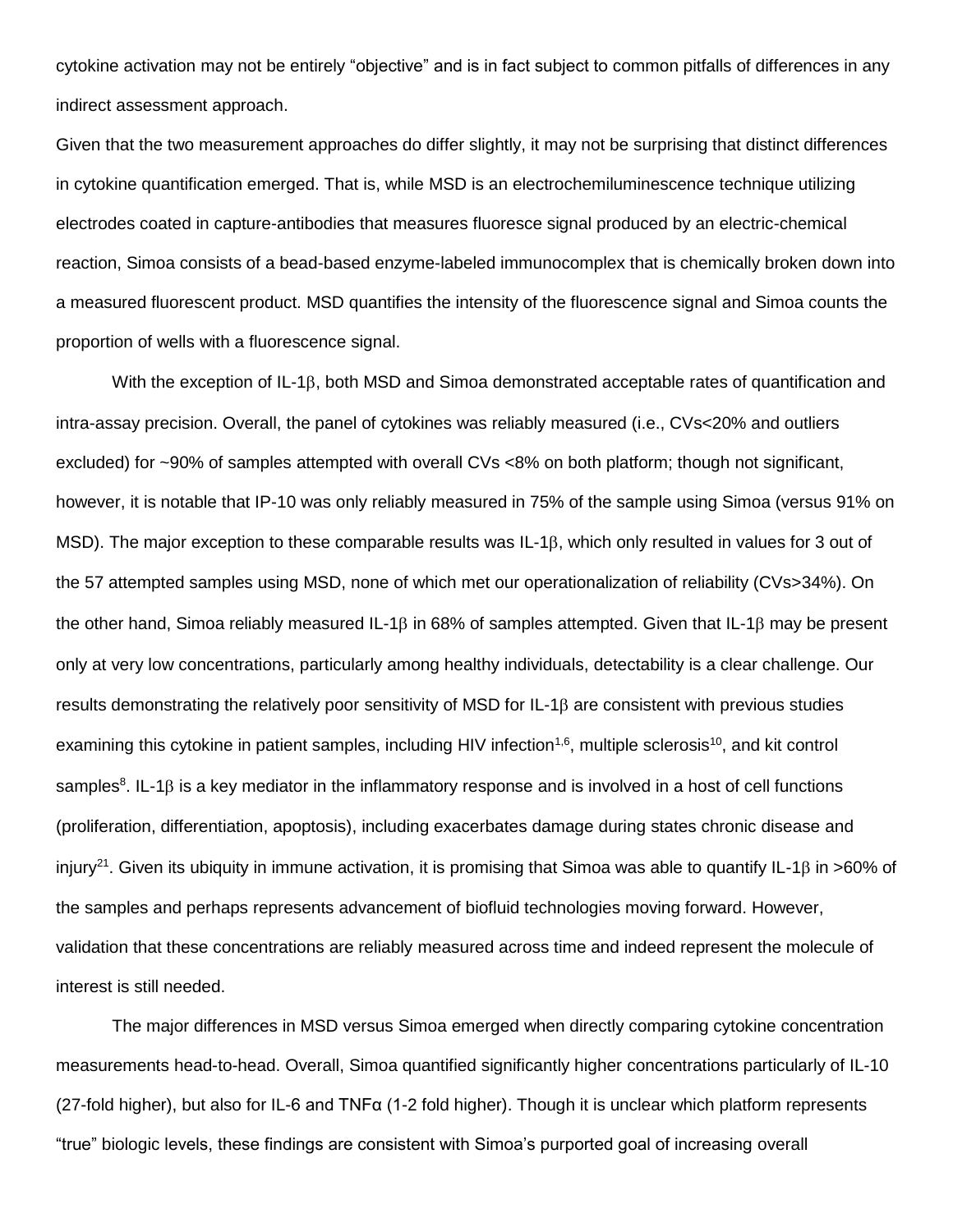measurement sensitivity (i.e., detection of "subfemtomolar concentrations" via femtomolar-sized wells). These differences in absolute cytokine values are consistent with almost all previously reported platform comparisons studies found, such that regardless of platforms examined, the resulting pg/mL concentrations do not appear directly comparable<sup>1,10,22</sup>. Additionally, directly correlating on the same cytokine markers, though all statistically significant, MSD and Simoa demonstrated only small-to-moderate effect sizes. Notably, IP-10 and IL-10 demonstrated the weakest (rs<0.35), while IL-6 and  $TNF\alpha$  demonstrated the strongest (rs>0.40) shared variance. Similarly, Bland-Altman plots indicated that the two platforms significantly differed, with Simoa demonstrating a positive bias for IL-10, IL6- and TNF $\alpha$ , though the biases appeared to be regardless of the overall concentration levels (i.e., Simoa did not demonstrate disproportionately higher quantifications for individuals with the highest concentrations).

The reason(s) for these quantification differences is difficult to determine, though it is important to keep in mind that MSD and Simoa do differ in their quantification approaches. That is, while MSD is an electrochemiluminescence technique utilizing electrodes coated in capture-antibodies that measures fluoresce signal produced by an electric-chemical reaction, Simoa consists of a bead-based enzyme-labeled immunocomplex that is chemically broken down into a measured fluorescent product. MSD quantifies the intensity of the fluorescence signal and Simoa counts the proportion of wells with a fluorescence signal. Additionally, differences in the company-supplied antibodies, dilution protocols, and overall sensitivity and reliability of instruments may have contributed to our findings. Another likely reason for the different absolute concentrations across the platforms is that the assays have not been standardized to each other using common calibrators. It is also possible that the biology underpinning these cytokines play a role in their detection reliability, as well. That is, IL-6 and TNF $\alpha$  can be considered as wide-reaching master regulators of immune activation involved in both the initiation and initiated by most adaptive and innate inflammatory pathways<sup>23–25</sup>. As such, perhaps it is not surprising that they are among the most commonly reported cytokines indicating the most robust, reliably measured results across patient samples, in parallel to our findings here. These signaling proteins may therefore be particularly helpful to indicate an overall "pro-inflammatory state" but are less nuanced in their ability to implicate specific immune pathways. On the other hand, IP-10 and IL-10 represent relatively more specific immune activation pathways in the patient population or construct of interest, including acutely heightened immune responses and anti-angiogenic processes (IP-10) and anti-inflammatory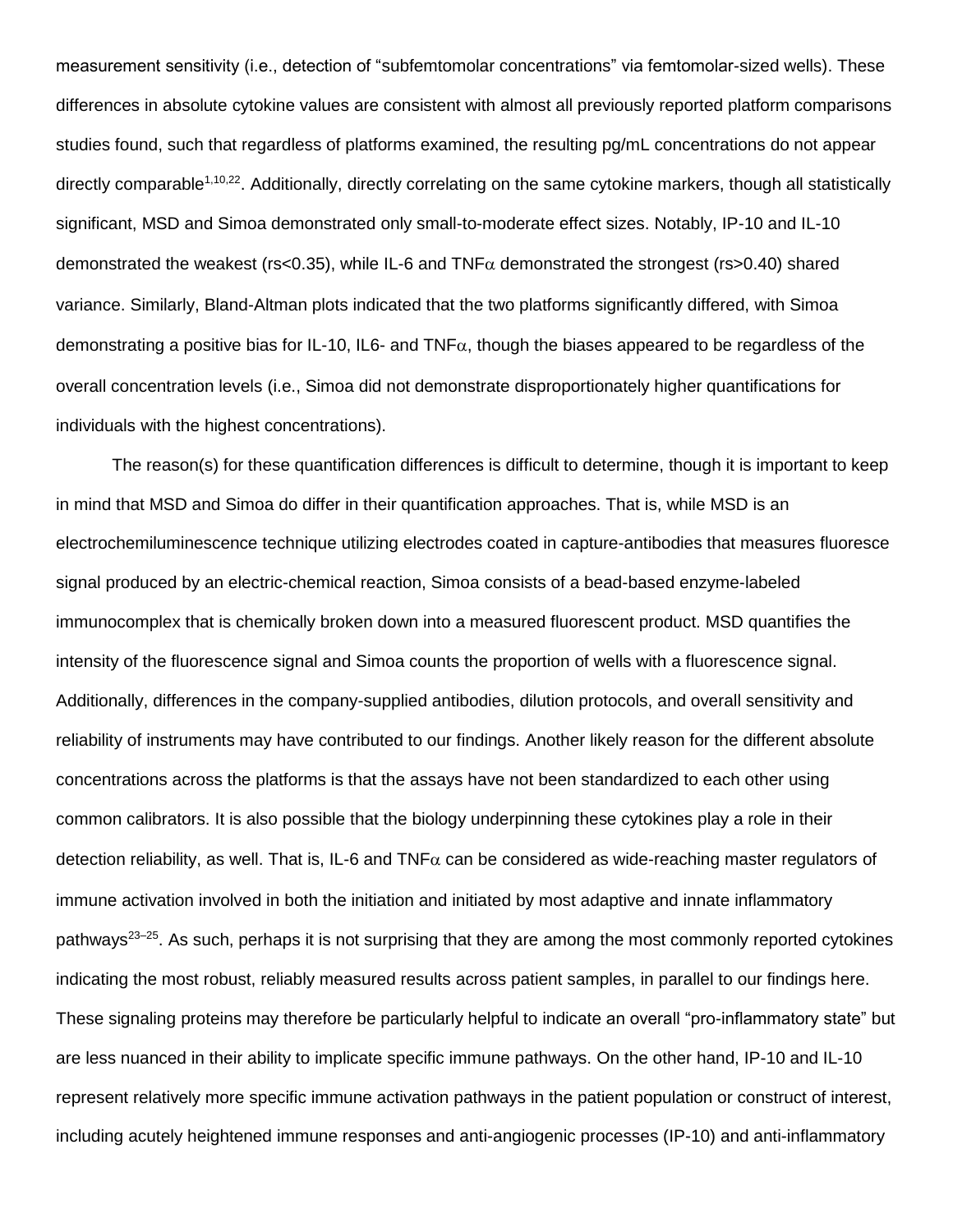clearance (IL-10), including inhibiting activity of Th1 cells, NK cells, and macrophages<sup>26–29</sup>. Perhaps due to the greater subtleties of these pathways, IP-10 and IL-10 were more sensitive to even the small measurement approach differences examined here and may therefore be less reliable overall when compared across differing platform techniques. Notably, ours is among the few studies that have reported such direct platform comparisons in a patient sample (i.e., same plasma on two different platforms) and the only that has done so on MSD versus Simoa. Of those that have, correlations have ranged from 0.1 to 0.8<sup>5,6</sup>, paralleling our findings and indicating that direct platform comparability of biofluid markers may be highly analyte specific.

However, cytokine ratios and associations with external variables within each platform demonstrated similar patterns, supporting *relative* interpretations of cytokine concentrations across platforms. Regarding the cytokine ratios, our data support the development of proteomic *profiles* within a targeted pathway as useful application of biofluid markers to help characterize a molecular process of interest, and may be less susceptible to the interpretation limitations inherent when examining a single marker, particularly across platforms and/or studies. That is, characterization of relative patterns of marker up- or down-regulation may be the most prudent interpretation of biofluid markers, rather than attempting to interpret the value of a single marker in the absence of the relative proteomic milieu. Additionally, by exploring the variance explained by cytokines as measured across platforms on the same clinical variables, we aimed to support the concurrent validity of MSD and Simoa. Though the absolute relationship between the measured cytokines and each external variable are still empirical questions currently under investigation (e.g., cognition and IL-6), we posited that the *relative* direction and size of the relationships should be consistent across the two platforms for the same cytokine marker to support convergence. Indeed, 95% confidence intervals of all associations examined overlapped between MSD and Simoa, though it is notable that these confidence intervals were fairly large (e.g., spanning r<0.2 to r>0.6 even for significant associations) and commonly crossed zero (non-significant). Both IL-6 and TNFα demonstrated consistent associations with external variables across platforms particularly in terms of direction, and neither MSD nor Simoa demonstrated consistently stronger or weaker associations overall. Regarding construct and ecological validities of the cytokine markers overall (i.e., degree to which each platform marker was associated with similar constructs and/or real-world status), IL-6 and TNFα demonstrated associations with external variables of interest in the expected directions, including positive associations with age and C-reactive protein, a clinically obtained marker of immune activation, and negative associations with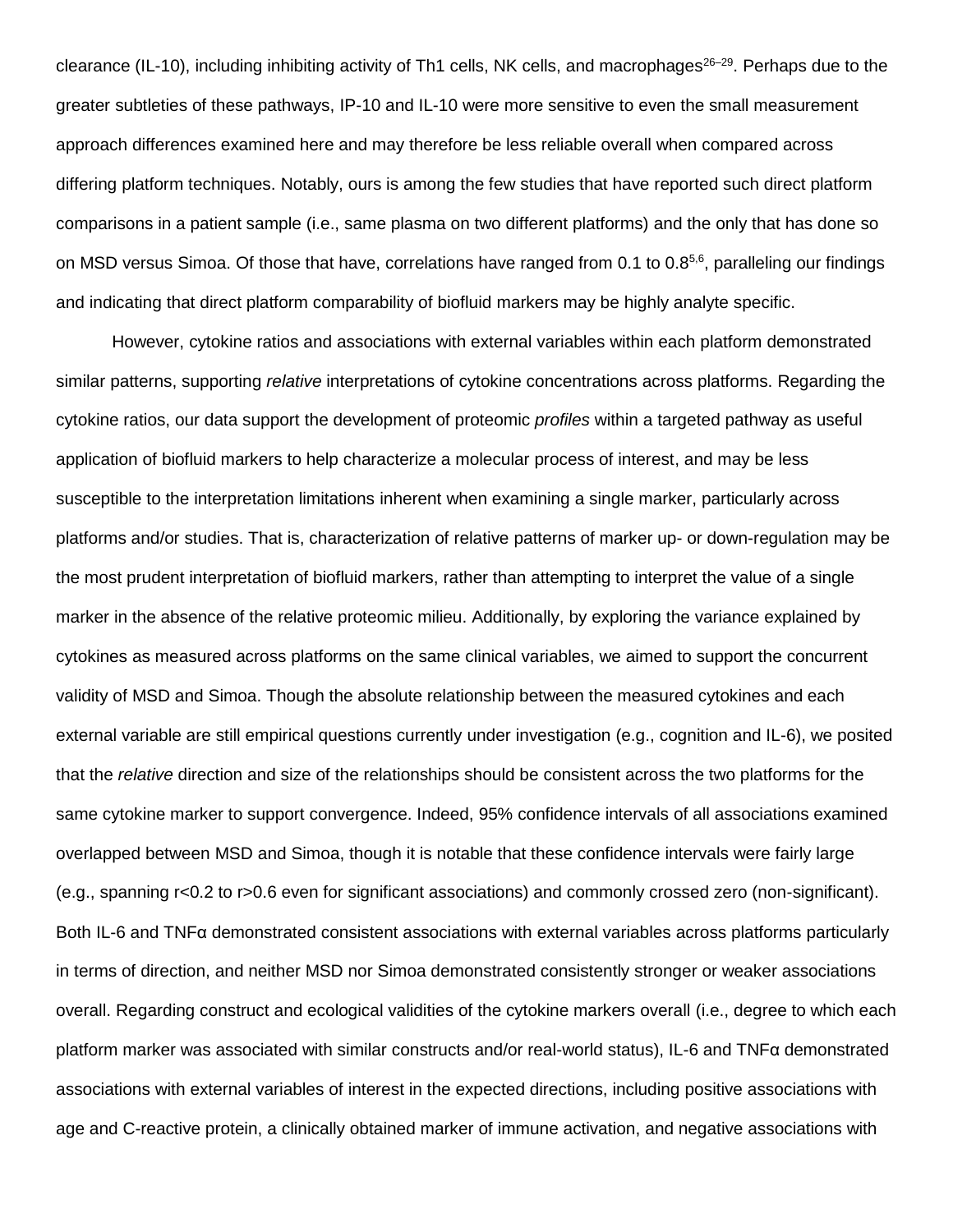an executive functions task. On the other hand, perhaps less surprising given their relative discordance, IP-10 and, particularly, IL-10 demonstrated some differences across platforms. For IL-10, a generally antiinflammatory cytokine, MSD demonstrated consistent negative associations with measures of cardiovascular disease and immune activation (C-reactive protein), whereas Simoa demonstrated small, but consistently positive associations with these factors. Similarly, regarding age, IP-10 (pro-inflammatory) demonstrated a significant negative association via MSD but a positive association via Simoa. Taken as a whole, our data largely supports the *relative* interpretation of cytokine concentrations when examining markers across platform techniques, though reliability of these relationships may still vary depending on analyte,

Our data are not without limitations. Most notably, though blood was drawn on the same day from the same participants, never underwent a freeze-thaw cycle, and was analyzed by the same lab technician, the analyses were not conducted on the same day (MSD aliquots were analyzed before Simoa aliquots). Though less likely to contribute significant measurement error, length of freeze time and human factors that can differ from day-to-day may have introduced additional noise not related to the platform quantifications themselves. Additionally, our data were collected in a fairly homogeneous patient sample of healthy, relatively welleducated, largely White older adults. Especially in the absence of disease, the range of cytokine concentrations may be limited (ceiling/floor effects) leading to smaller associations overall (including across platforms) simply due to limited psychometric power. Additionally, due to these limitations, we were not able to examine effects of other demographic factors such as race or low education on the cytokine markers, which may be of importance interpreting patient samples in diseased groups in the future. On the other hand, the uniformity of our clinical sample will help provide a baseline understanding not only of platform-specific nuances in cytokine measurement, but also the potential relative demographic influences for individuals similar to our sample.

### **Conclusions**

Our study is among the first to closely characterize a common cytokine panel across MSD and Simoa platforms in a clinical sample. Consistent with previous studies examining comparability of other biofluid platforms, our data suggest that 1) platform selection matters, and 2) examination of *relative*, but not absolute values of cytokine concentrations may be the most prudent interpretation of these markers. However, the degree to which differences quantification approach impacts measured concentrations may differ by analyte.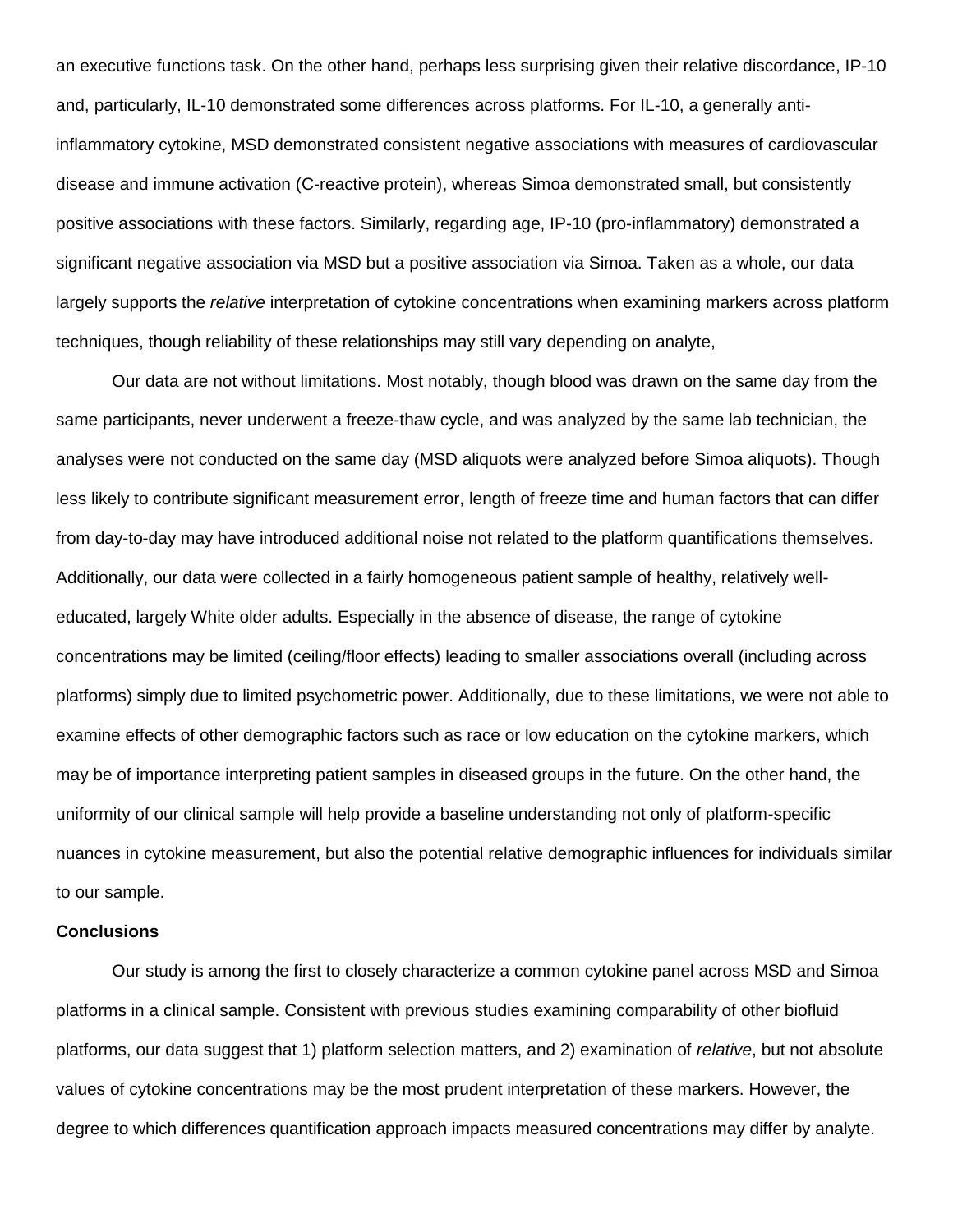While IL-6 and TNF $\alpha$  appeared relatively robust, IL-10 and IP-10 were much more sensitive to platform differences. As more diverse quantification approaches and studies emerge, more work is importantly needed to describe biofluid protein measurements across platform techniques, across time, and especially in diverse clinical samples; our conceptual findings will ultimately only be as meaningful as our measurement tools.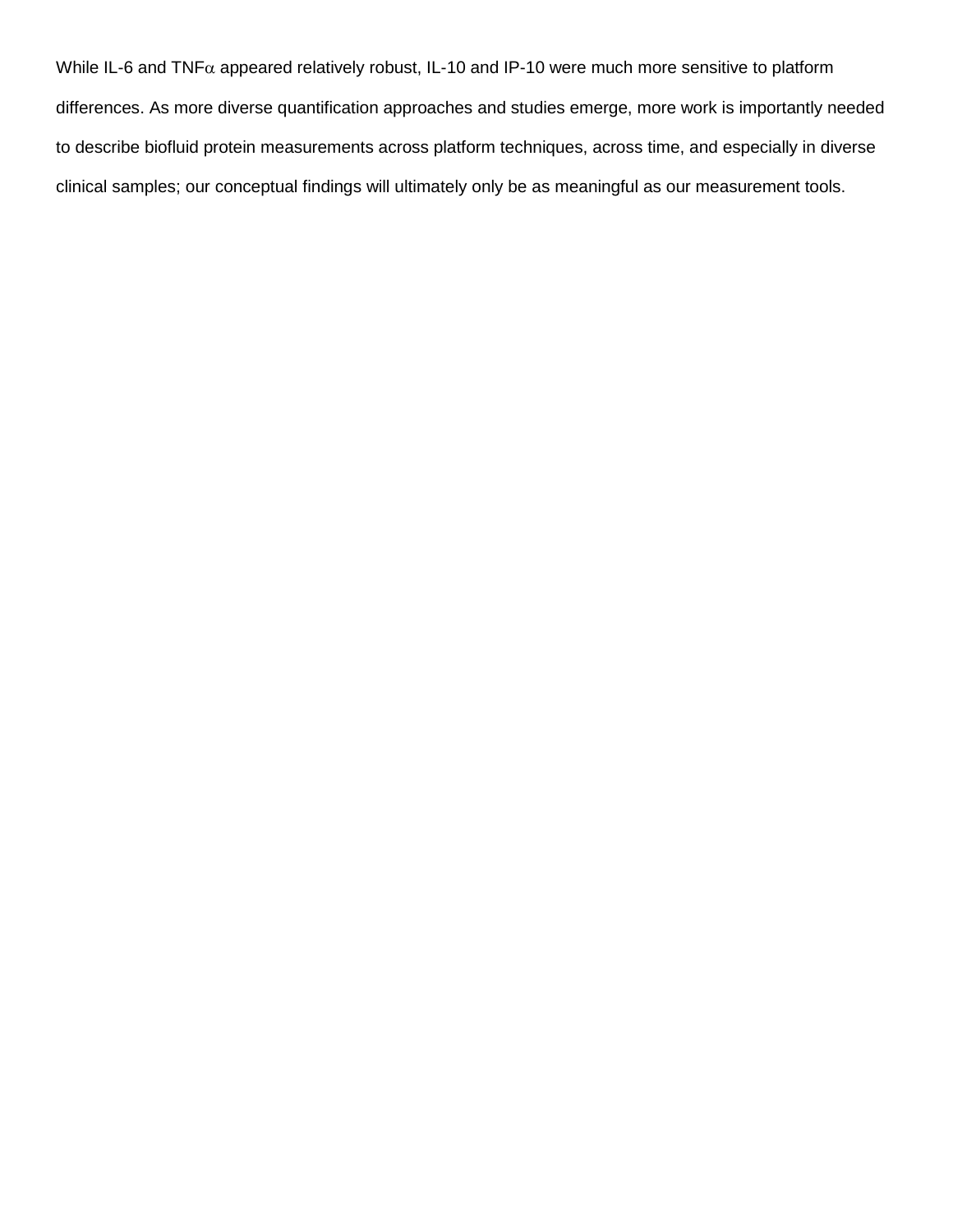# **Acknowledgements and Disclosures**

This study was supported by NIH-NIA grants NIA 1R01AG032289 (PI: Kramer), R01AG048234 (PI: Kramer), and UCSF ADRC P50 AG023501. Our work was also supported by Larry L. Hillblom Network Grant (PI: Kramer; 2014-A-004-NET) and Fellowship Grant (PI: Casaletto; 2017-A-004-FEL).

The authors have no disclosures. HZ is a co-founder of Brain Biomarker Solutions in Gothenburg AB, a GU

Ventures-based platform company at the University of Gothenburg, has served at advisory boards of Eli Lilly

and Roche Diagnostics and has received travel support from TEVA.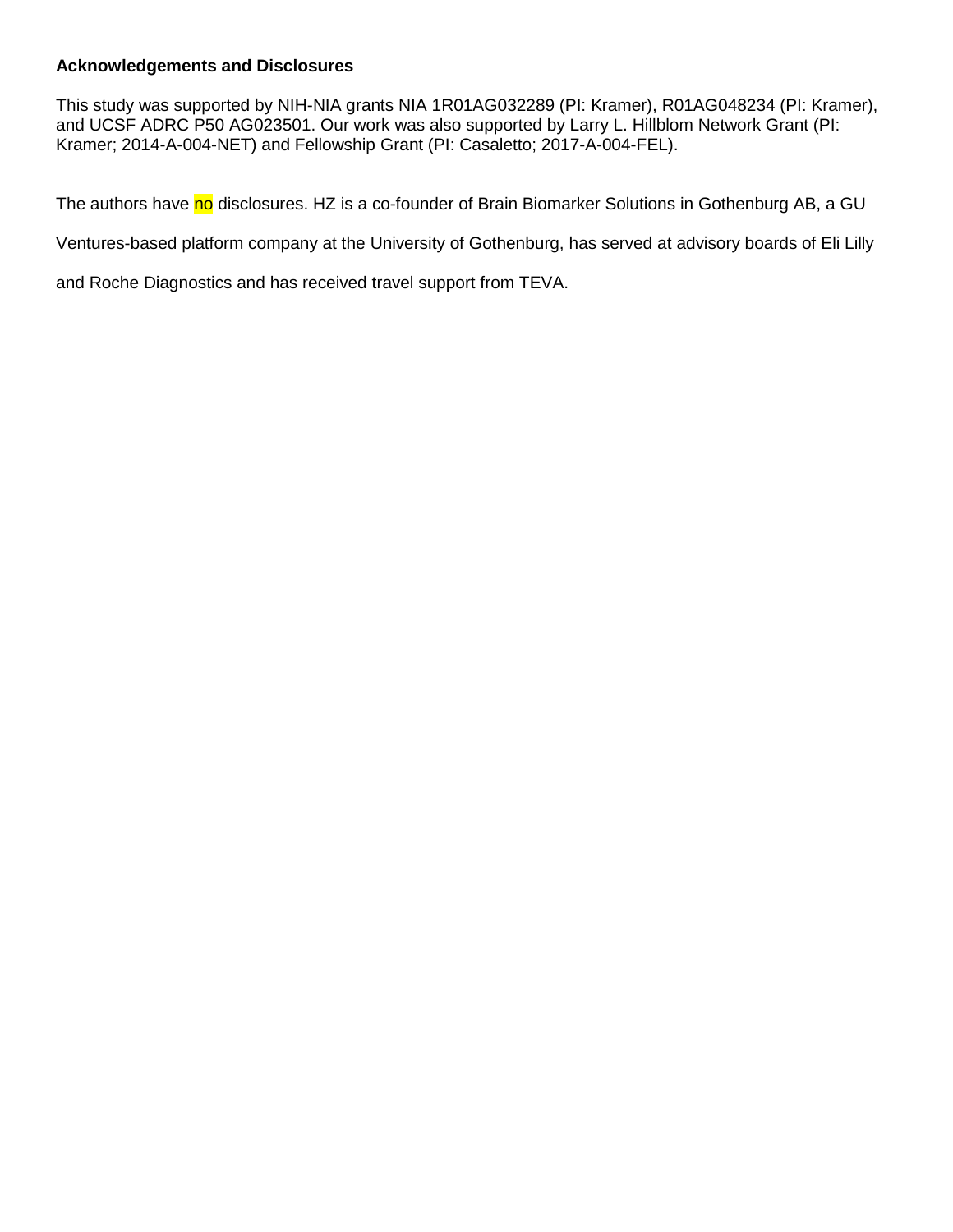### **References**

- 1. Breen EC, Reynolds SM, Cox C, et al. Multisite comparison of high-sensitivity multiplex cytokine assays. *Clin Vaccine Immunol*. 2011;18(8):1229-1242. doi:10.1128/CVI.05032-11.
- 2. Hottenstein C, Szapacs M, Fuller K, Evans C. Platforms and techniques used for biomarker assays: where are we now? *Bioanalysis*. 2017;9(14):1029-1031. doi:10.4155/bio-2017-0107.
- 3. Rissin DM, Kan CW, Campbell TG, et al. Single-molecule enzyme-linked immunosorbent assay detects serum proteins at subfemtomolar concentrations. *Nat Biotechnol*. 2010;28(6):595-599. doi:10.1038/nbt.1641.
- 4. Rivnak AJ, Rissin DM, Kan CW, et al. A fully-automated, six-plex single molecule immunoassay for measuring cytokines in blood. *J Immunol Methods*. 2015;424:20-27. doi:10.1016/j.jim.2015.04.017.
- 5. O'Bryant SE, Lista S, Rissman RA, et al. Comparing biological markers of Alzheimer's disease across blood fraction and platforms: Comparing apples to oranges. *Alzheimer's Dement Diagnosis, Assess Dis Monit*. 2016;3:27-34. doi:10.1016/j.dadm.2015.12.003.
- 6. Dabitao D, Margolick JB, Bream J. Performance evaluation of two multiplex technologies for the measurement of serum cytokines in HIV-infected individuals. In: *134.17*. ; 2010.
- 7. Chowdhury F, Williams A, Johnson P. Validation and comparison of two multiplex technologies, Luminex?? and Mesoscale Discovery, for human cytokine profiling. *J Immunol Methods*. 2009;340(1):55-64. doi:10.1016/j.jim.2008.10.002.
- 8. Fu Q, Zhu J, Van Eyk JE. Comparison of multiplex immunoassay platforms. *Clin Chem*. 2010;56(2):314- 318. doi:10.1373/clinchem.2009.135087.
- 9. Masliah E, Mallory ; M, Alford ; M, et al. Altered expression of synaptic proteins occurs early during progression of Alzheimer's disease. *Neurology*. 2001;56:127-129.
- 10. Malekzadeh A, Twaalfhoven H, Wijnstok NJ, Killestein J, Blankenstein MA, Teunissen CE. Comparison of multiplex platforms for cytokine assessments and their potential use for biomarker profiling in multiple sclerosis. *Cytokine*. 2017;91:145-152. doi:10.1016/j.cyto.2016.12.021.
- 11. Myzithras M, Li H, Bigwarfe T, et al. Development of an ultra-sensitive Simoa assay to enable GDF11 detection: a comparison across bioanalytical platforms. *Bioanalysis*. 2016;8(6):511-518. doi:10.4155/bio.16.17.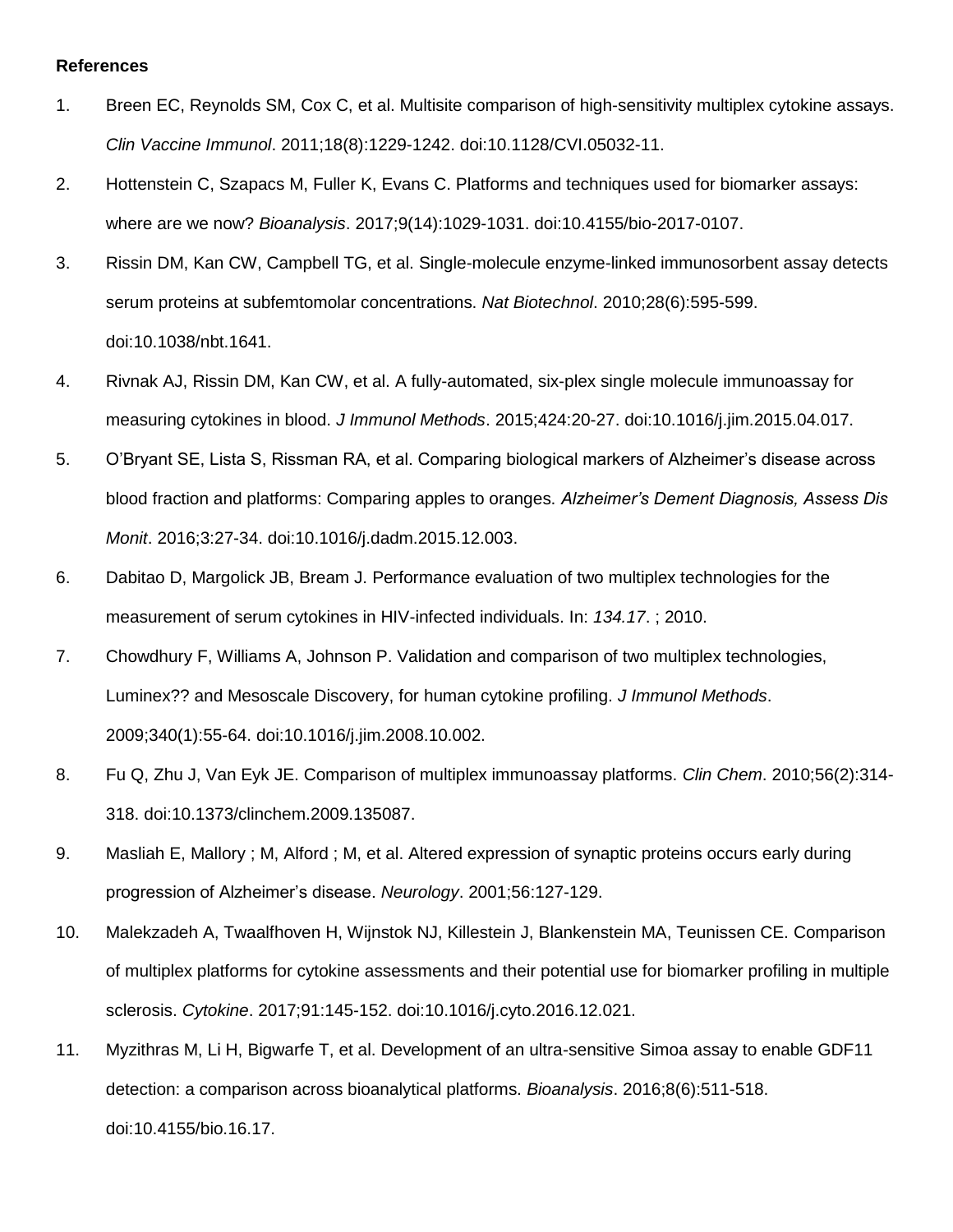- 12. Janelidze S, Zetterberg H, Mattsson N, et al. CSF A *β* 42/A *β* 40 and A *β* 42/A *β* 38 ratios: better diagnostic markers of Alzheimer disease. *Ann Clin Transl Neurol*. 2016;3(3):154-165. doi:10.1002/acn3.274.
- 13. Albert MS, DeKosky ST, Dickson D, et al. The diagnosis of mild cognitive impairment due to Alzheimer's disease: Recommendations from the National Institute on Aging-Alzheimer's Association workgroups on diagnostic guidelines for Alzheimer's disease. *Alzheimer's Dement*. 2011;7(3):270-279. doi:10.1016/J.JALZ.2011.03.008.
- 14. Folstein MF. The Mini-Mental State Examination. *Arch Gen Psychiatry*. 1983;40(7):812. doi:10.1001/archpsyc.1983.01790060110016.
- 15. Ownby RL. Neuroinflammation and cognitive aging. *Curr Psychiatry Rep*. 2010. doi:10.1007/s11920- 009-0082-1.
- 16. Hinman JD, Abraham CR. What's Behind the Decline? The Role of White Matter in Brain Aging. *Neurochem Res*. 2007;32(12):2023-2031. doi:10.1007/s11064-007-9341-x.
- 17. Raz N, Yang Y, Dahle CL, Land S. Volume of white matter hyperintensities in healthy adults: Contribution of age, vascular risk factors, and inflammation-related genetic variants. *Biochim Biophys Acta - Mol Basis Dis*. 2012;1822(3):361-369. doi:10.1016/J.BBADIS.2011.08.007.
- 18. Mori S, Oishi K, Jiang H, et al. Stereotaxic white matter atlas based on diffusion tensor imaging in an ICBM template. *Neuroimage*. 2008;40(2):570-582.
- 19. Salvioli S, Capri M, Valensin S, et al. Inflamm-Aging, Cytokines and Aging: State of the Art, New Hypotheses on the Role of Mitochondria and New Perspectives from Systems Biology. *Curr Pharm Des*. 2006;12(24):3161-3171. doi:10.2174/138161206777947470.
- 20. Ungvari Z, Csiszar A, Kaley G. Vascular Inflammation in Aging. *Herz*. 2004;29(8):733-740. doi:10.1007/s00059-004-2625-x.
- 21. Lopez-Castejon G, Brough D. Understanding the mechanism of IL-1β secretion. *Cytokine Growth Factor Rev*. 2011;22(4):189-195. doi:10.1016/j.cytogfr.2011.10.001.
- 22. O'Bryant SE, Mielke MM, Rissman RA, et al. Blood-based biomarkers in Alzheimer disease: Current state of the science and a novel collaborative paradigm for advancing from discovery to clinic. *Alzheimer's Dement*. 2017;13(1):45-58. doi:10.1016/J.JALZ.2016.09.014.